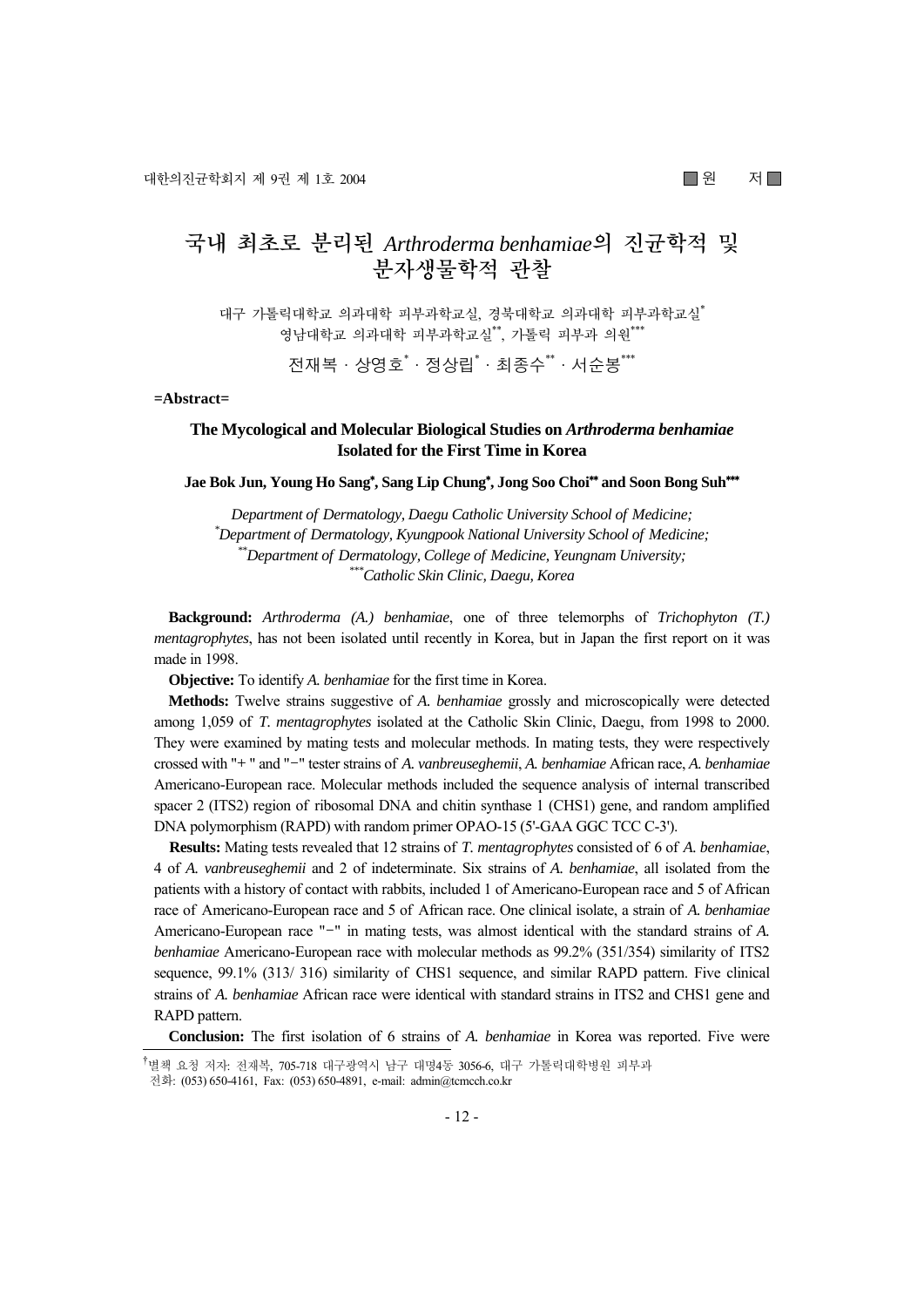identified as *A. benhamiae* African race "+", and 1 as *A. benhamiae* Americano-European race "-". **[Kor J Med Mycol 2004; 9(1): 12-27]** 

**Key Words:** *Trichophyton mentagrophytes*, *Arthroderma benhamiae*, Clinical isolates, Korea

# 서 론

*Trichophyton (T.) mentagrophytes*는 전세계적으로 분포하며, 사람과 동물로부터 가장 흔히 분리되는 백선균이다<sup>1</sup> . 이 균은 배양시 육안적 현미경적 형태, 모발· 피모 혹은 피부의 기생형태가 극히 다양하므 로 과거 12종에 이르는 상이한 이름으로 불리워져 분류에 혼란이 심했으나 Emmons<sup>2</sup>가 이들 균을 통틀 어 *T. mentagrophytes*라 명명함으로써 분류가 간단해 졌으며, 이는 곧 널리 학자들의 지지를 받게 되었다. 한편 *T. mentagrophytes*에는 1965년 Stockdale 등<sup>3</sup> 이 균주간 교배시험을 통해 발견한 *Arthroderma (A.) simii*를 필두로 하여 *A. benhamiae*<sup>4</sup> , *A. vanbreuseghemii*<sup>5</sup> 등 3종의 완전형 또는 유성세대 (teleomorph) 가 있음이 밝혀졌다. 즉 오랫동안 *T. mentagrophytes* 라는 이름으로 알려져 온 피부사상균은 단일균이 아 니라 실제는 이들 세 가지의 완전형을 포함하는 하 나의 균무리임이 증명된 것이다. 이로써 불완전형 또는 무성세대 (anamorph)의 형태학적 특징에 기초 한 전통적 분류법에서 벗어나 이들 유성세대를 중 심으로 하는 재분류가 가능하게 되었다. 또 이들 완 전형은 그 분포가 지역간에 차이가 있음이 밝혀져 감염원이나 전파경로의 추적 등 *T. mentagrophytes* 감염증의 역학적 연구에도 큰 도움을 주게 되었다<sup>6</sup>.

우리나라에서는 지금까지 *T. mentagrophytes*가 사 람 백선의 주요 원인 $^{7-11}$ 일 뿐만 아니라 실험쥐 $^{12}$ 돼지<sup>13</sup>, 물범 및 코끼리<sup>14</sup>, 고양이<sup>15</sup>, albino rat<sup>16</sup> 및 토 끼17,18 등 각종 동물에서 분리된 바 있으나 이들 사 람<sup>9</sup> 과 동물 유래균16,19 모두 *A. vanbreuseghemii*만 기 술되어 있다. 이웃 일본에서도 같은 경향이었으나 1998년 이후 처음으로 토끼와 사람에서 *A. benha*miae의 분리가 보고됨<sup>20,21</sup>으로써 동물 수출입 등 통 상관계가 밀접한 한국에서도 이 균의 출현 가능성을 보여 주었다.

저자들은 최근 주로 인체 노출부의 백선 병소로부 터 분리된 *T. mentagrophytes* 가운데 배양 및 현미경

적 소견이 특이한 몇 개 균주를 대상으로 교배시험 을 실시한 결과 *A. benhamiae*가 처음으로 확인되었 기에 그 임상적, 진균학적 및 DNA 염기서열 분석과 random amplified polymorphic DNA (RAPD) 분석을 중심으로한 분자생물학적 소견을 보고하는 바이다.

# 재료 및 방법

#### 1. 재 료

1998년 1월부터 2000년 12월까지 대구시내 가톨 릭 피부과의원에 내원한 백선환자로부터 분리 동정 된 *T. mentagrophytes* 1,059주 중 집락의 형태가 백색 분말이 풍부하고, 가장자리에 방사선상 균사성장이 뚜렷하며, 곤봉, 서양 배 혹은 눈물방울 모양의 소분 생자를 형성함으로써 *A. benhamiae*의 형태<sup>20</sup>~<sup>22</sup>와 유 사한 12주를 분양 받아 실험하였다.

2. 방 법

1) 임상적 소견

실험에 사용된 균주가 분리된 백선 12예에 대하 여 초진일자, 성별, 거주지, 병소의 발생부위, 토끼 와의 접촉 여부 등을 조사하였다.

2) 배양형태

공시균주를 Sabouraud's dextrose agar (SDA)에 cycloheximide (500 mg/L)와 chloramphenicol (500 mg/ L)을 첨가한 평판배지에 접종하여 25℃에서 4주간 배양하면서 수시로 집락의 성상, 색깔, 성장속도 등 을 육안적으로 살펴보고 현미경적으로도 관찰하였다.

3) 교배시험

각 공시균주와 Table 1에 기재된 tester 주인 *A. vanbreuseghemii* "+"주 RV 27960 및 "-"주 RV 27961, *A. benhamiae*의 African race "+"주 RV 30000 및 "-" 주 RV 30001, Americano-European race "+"주 RV 26678 및 "-"주 RV 26680 각각을 Takashio 배지 (Sabouraud 1/10 +salts)22 중앙에 0.5 cm 간격으로 접 종한 후 25℃에서 4주간 배양하면서 자낭과 (gymnothecia)와 자낭 (ascus), 자낭포자 (ascospore)의 형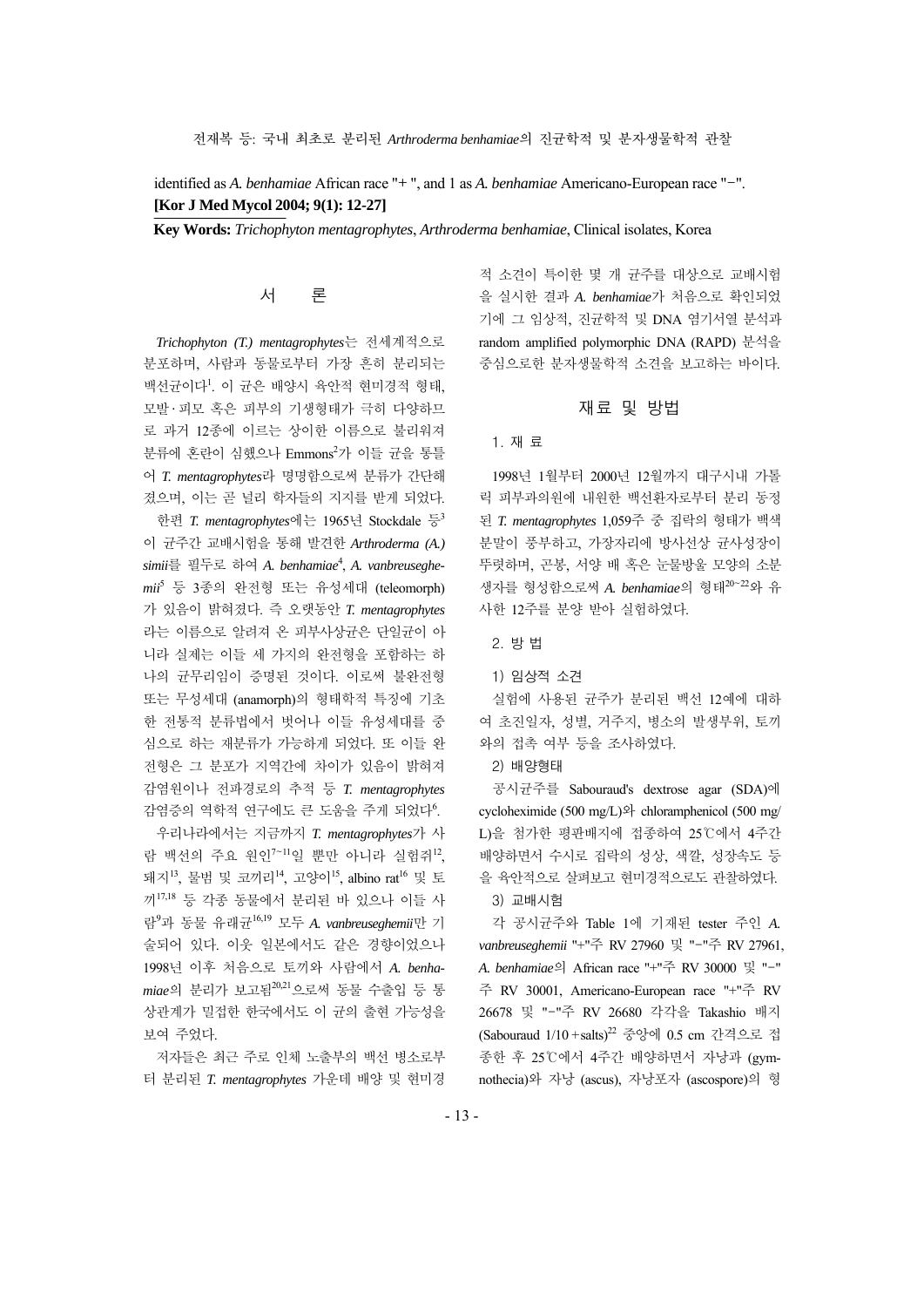#### 대한의진균학회지 제 9권 제 1호 2004

| Table 1. Tester strains used in the study |  |  |  |  |  |  |
|-------------------------------------------|--|--|--|--|--|--|
|-------------------------------------------|--|--|--|--|--|--|

| Species (mating type)  | Race      | Origin $\frac{1}{2}$ |          |
|------------------------|-----------|----------------------|----------|
| A. vanbreuseghemii "+" |           |                      | RV 27960 |
| A. vanbreuseghemii     | "-"       |                      | RV 27961 |
| A henhamiae            | $" +"$    | AF                   | RV 30000 |
| A. benhamiae           | $"$ – $"$ | ΑF                   | RV 30001 |
| A henhamiae            | "+"       | AE.                  | RV 26678 |
| A. benhamiae           | $"$ – $"$ | AE.                  | RV 26680 |

\* AF: African, AE: Americano - European

§ RV: Institue de Medicine Tropicale, Antwerp, Belgium

성 여부를 관찰하여 교배형을 결정하였다.

이때 이들 구조가 모두 관찰되면 교배가 성립되지 만 양 균주 사이에 백색 융모대만 생기거나 자낭과 가 생기더라도 그 속에 자낭포자를 가진 자낭이 들 어 있지 않는 경우 (불완전 교배)에는 교배가 성립 되지 않는 것으로 판정했다<sup>22</sup>.

- 4) 분자생물학적 관찰
- (1) 공시균주

교배시험상 *A. benhamiae* African race 및 *A. benhamiae* Americano-European race로 확인된 임상 분리주 를 실험대상으로 하였다. 표준균주로는 *A. benhamiae* African race "+"주와 "-"주, *A. benhamiae* Americano-European race "+"주와 "-"주, *A. vanbreusegehmii* "+" 주와 "-"주, 그리고 *T. rubrum*을 이용하였다.

(2) DNA 분리

Bead-beating 방법을 사용하여 DNA를 분리하였다. 한천배지에서 자란 균집락을 채취하여 증류수로 2회 세척한 후 직경 0.5 mm의 glass bead (Biospec products, INC)와 phenol/chloroform/isoamyl alcohol (25: 24:1, v/v)을 섞은 후 Mini-bead beater (Biospec Products, Bartlesville, USA)로 5분간 흔들었다. 이어 실 온에서 7분간 원심분리 한 후 상층액을 분리하고, chloroform/isoamyl alcohol (24:1)로 재처리한 다음 상층액을 얻어 3 M sodium acetate 0.1배 용적과 무 수알코올 3배 용적을 가하여 -20℃에서 12시간 동안 방치하여 DNA를 침전시켰다. 그리고 4℃에서 원심 분리하고 70% ethanol로 세척한 후 진공 건조하여 증류수로 용해시켜서 -20℃에서 보관하였다.

## (3) PCR 증폭

Ribosomal DNA (rDNA)의 internal transcribed spacer (ITS) 중 일부인 ITS2 부위를 증폭하기 위하여 범진 균 특이 primer인 primer-ITS3 (5-GCA TCG ATG AAG AAC GCA GC-3')와 primer-ITS4 (5-TCC TCC GCT TAT TGA TAT GC-3')를 사용하여23, 5.8S rDNA 일부, ITS2 전체, 28S rDNA 일부를 증폭하였다. Chitin synthase gene (CHS)의 일부분인 CHS1 gene을 증폭하 기 위하여 *A. benhamiae* African race와 Americano-European race에 모두 특이한 primer CHS1-AB (5'- CAA GAC ATG GGG CAA AGA AG-3')와 CHS1-ABR (5-AGC GTC GAT GAG AAC ACA GA-3')을 제작하 여 이용하였다.

10 mM Tris-HCl (pH 9.0 at 25℃), 50 mM KCl, 0.1% Triton X-100, 2 mM  $MgCl<sub>2</sub>$ , 200 μM dNTP, 0.2 μM primer, 1.25 Unit Taq polymerase (Promega Co., USA), 진균 DNA용액 1.0~1.5 μl 등을 포함한 반응 혼합물 이 50 μl가 되도록 한 것을 기본 농도로 하여 PCR 을 시행하였다. 사용된 thermal cycler는 Perkin Elmer 480 (Perkin Elmer, Norwalk, USA)이었다. 반응조건은 처음에 denaturation (94℃, 5분) 후 denaturation (94℃, 30초), annealing (58℃, 30초), extension (72℃, 1분)을 30회 반복하였고, 마지막에 extension (72℃, 5분)을 하였다.

(4) DNA 염기서열 분석

증폭된 PCR 산물을 QIAEX Gel Extraction Kit (QIAGEN, Hiledn, Germany)로 정제한 후 염기서열 분석에 사용하였다. 주형 DNA 60 ng, primer 3.2 pmol, 증류수를 혼합하여 12 μl로 만들고, BigDye termination RR mixture (Perkin Elmer Applied Biosystems, Part No. 4303153) 8 μl를 섞어 증폭한 후 automated capillary DNA sequencer (ABI PRISM Model 377, Bethesda, MD)로 판독하였다.

(5) RAPD

Random primer는 OPAO-15 (5'-GAA GGC TCC C-3')<sup>24</sup>를 사용하였다. 반응 혼합물의 조성과 thermal cycler는 상기 PCR에서와 동일하였다. 반응조건은 처음에 denaturation (94℃, 5분) 후 denaturation (94℃, 30초), annealing (35℃, 30초), extension (72℃, 1분)을 45회 반복하였고 마지막에 extension (72℃, 5분)을 하 였다. 증폭된 DNA를 1.5% agarose gel에서 100 volt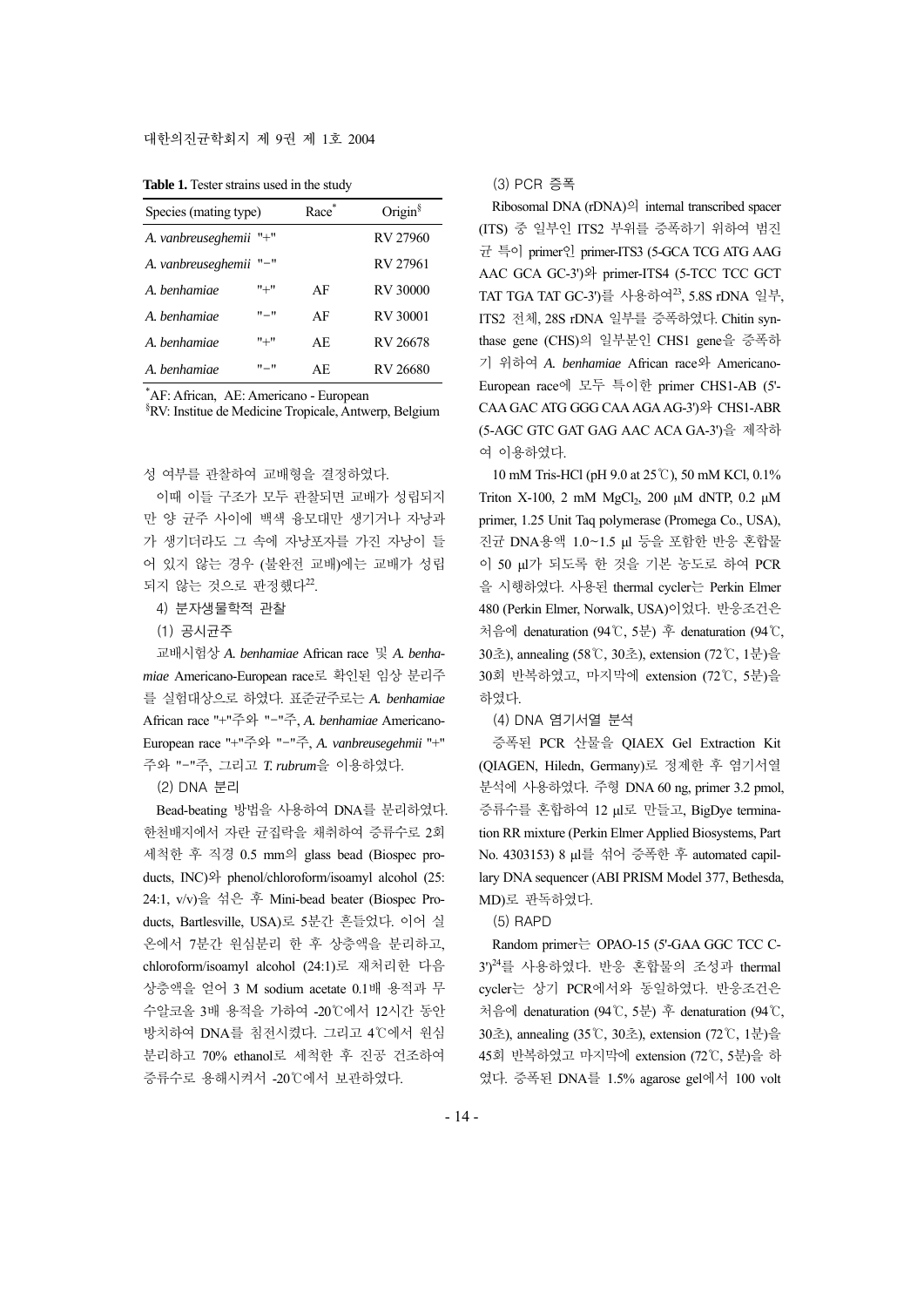로 30분간 전기영동 (Mupid-2 Mini Gel Migration Truogh, Cosmo Bio Co., LTD) 후 ethidium bromide로 염색하여 ultraviolet transilluminator로 관찰하였다.

(6) GenBank 검색

ITS2와 CHS1 염기서열 분석으로 알아낸 염기서 열과 동일한 균주를 GenBank에서 blast program을 이용하여 찾아 비교하였다.

## 결 과

- 1. 진균학적 소견
- 1) 교배시험
- (1) 교배상 (交配相)

대조군으로 *A. benhamiae* African race "+" 및 "-"



**Fig. 1.** Mating reaction between tester stains of *A. benhamiae* African race RV 30000 and RV 30001. Numerous mature gymnothecia were formed on the fanshaped area of the border between two strains, especially on their aposed colony margins.



**Fig. 2.** The stereomicroscopic finding of gymnothesia.



**Fig. 3.** A mature gymnothecium in lactophenol cotton blue  $(X400)$ .



**Fig. 4.** A meshwork of peridial hyphae with terminal spirals at the outermost portion of a gymnothecium  $(\times1,000)$ .



**Fig. 5.** Numerous asci containing mature ascospores. Free individual ascospores were also seen  $(\times 1,000)$ .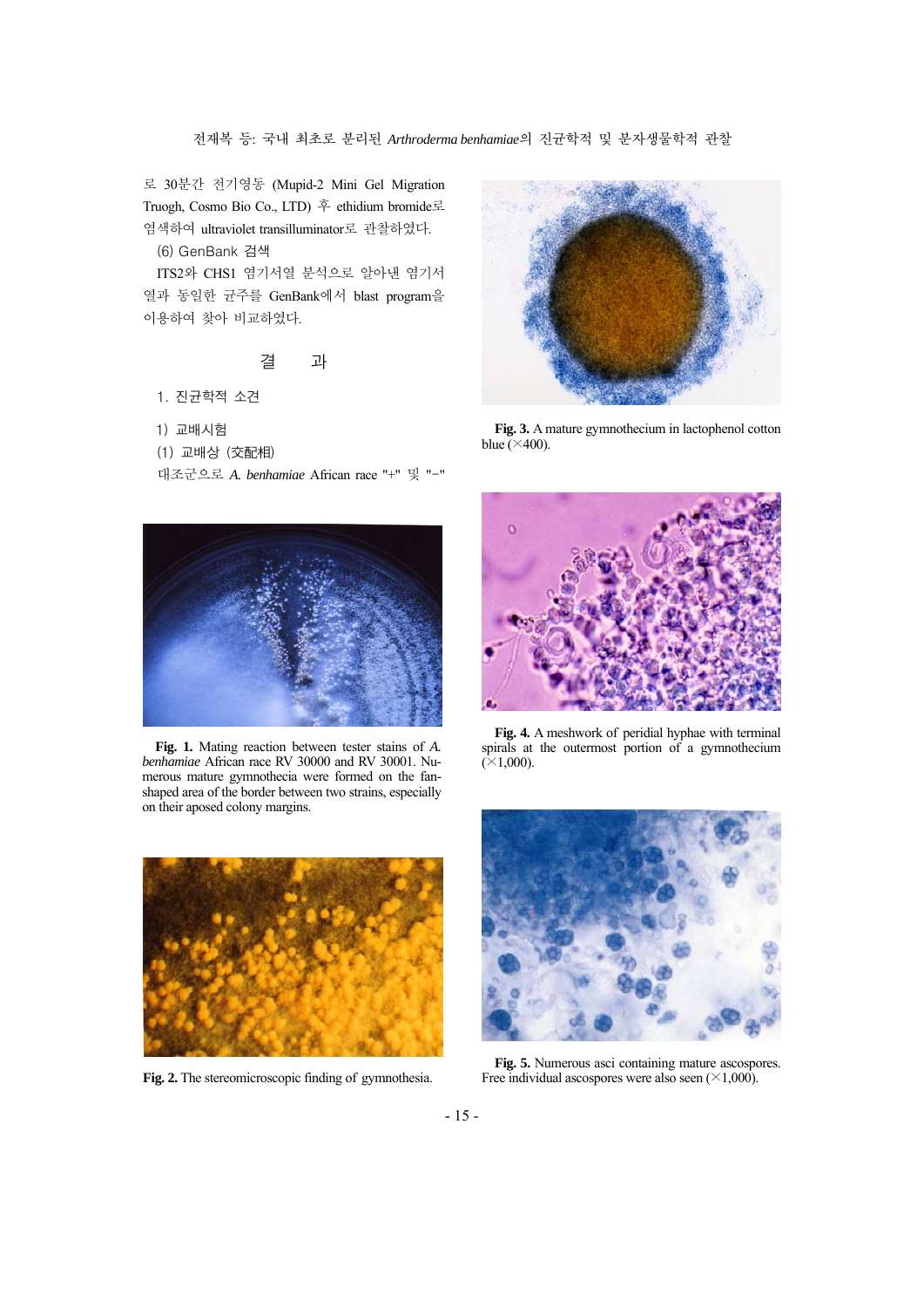

\*Ab: A. benhamiae AF: African Race AE: Americano-European Race

**Fig. 6.** Mating behavior between clinical isolates of *A. benhamiae* and tester strains.

인 표준주 RV 30000과 RV 30001을 평판배지상에 교배시켰을 때 두 집락은 중간 접종 부위로부터 주 변쪽으로 갈수록 대칭적으로 멀어지고 그 사이의 부채모양 부위와 양측 집락의 내측을 따라 성숙된 구형의 자낭과가 다수 군집 형성되어 양측은 모두 왕성한 성 능력을 가지고 있음을 알 수 있었다 (Fig. 1). 양 균주의 집락간에 형성 중인 자낭과를 입체현 미경하에서 관찰하면 산재한 유백색의 작은 구형으 로 나타나 차차 커지면서 주변의 것들과 함께 미세 한 균사에 뒤덮혔다 (Fig. 2). 성숙한 자낭과는 치밀 한 균사망으로 둘러싸인 황금색의 원형 자낭 저장 부을 보였으며 (Fig. 3), 균사망을 이루는 균사의 세 포는 표면에 미세 돌기가 보였고, 양단이 구형으로 커져 아령모양을 하면서 염주모양으로 연결되어 있 었으며, 그 끝에는 코일모양의 나선상 균사가 형성 되었다 (Fig. 4). 자낭 저장부에는 각각 6~8개의 자 낭포자를 가진 수 많은 자낭이 들어차 있었으며, 이 자낭은 사소한 압력에도 쉽사리 터져 개개의 자낭을 방출하였다 (Fig. 5).

(2) 교배형 동정

*A. benhamiae* African race "+"인 표준주 RV 30000 및 "-"인 RV 30001과 함께 *A. benhamiae* Americano-European race "+" 및 "-"인 표준주 RV 26678 및 RV 26680을 각각 12개 임상 분리주와 교배시험을

실시했다.

No. 1에서 No. 6까지의 6개 임상 분리주와 각 표 준주 간의 교배양상은 Fig. 6과 같았는데 분리주 No. 1은 RV 26678과의 사이에 무수히 많은 성숙된 자 낭과의 덩어리를 광범위하게, 특히 표준주 집락쪽으 로 형성 (Fig. 7)하였으나 RV 30000과는 불완전한 교배상을, RV 26680과 RV 30001과의 사이에는 모 두 성 반응 음성을 보여 *A. benhamiae* Americano - European race "-"주임을 알 수 있다. 분리주 No. 2, 3, 4, 5, 6은 다 같이 RV 30001과의 사이에 수많은 성숙된 자낭과로 이뤄진 좁은 띠를 표준주 쪽에 근 접하여 형성 (Fig. 8)했으나 RV 26680과의 사이에는 불완전 교배상을, RV 26678과 RV 30000과의 사이에 는 다 같이 성 반응 음성을 보여 이들 5개 임상 분 리주들은 모두 *A. benhamiae* Afican race "+"주임이 분명하였다. 이들 6개 분리주와 tester 주간에 형성된 자낭과는 두 개의 tester 주 사이에 생긴 것에 비해 대체적으로 수가 적고 크기도 작았으며 성 능력도 다소 저하되어 있었다. 그러나 위의 총 6개 임상 분 리주들은 모두 *A. vanbreuseghemii*와의 사이에는 전 혀 성 반응을 일으키지 않았다.

나머지 No. 7에서 No. 12까지의 6개 임상 분리주 가운데 4개 (No. 8, 9, 10, 12)는 *A. vanbreuseghemii* "-" 표준주인 RV 27961과의 사이에 완전한 교배가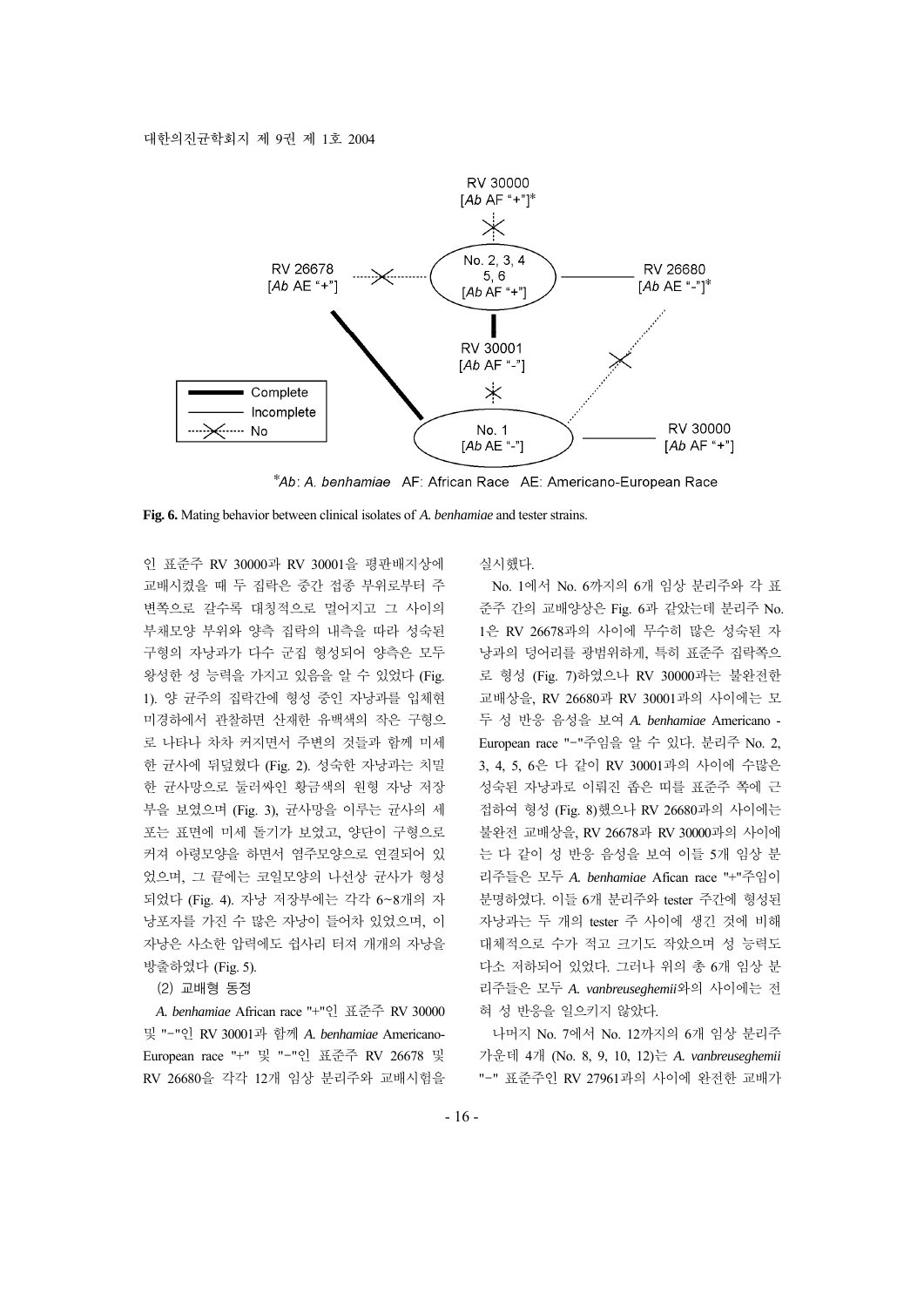#### 전재복 등: 국내 최초로 분리된 *Arthroderma benhamiae*의 진균학적 및 분자생물학적 관찰



**Fig. 7.** A band of aggregated gymnothecia produced between tester strain of *A. benhamiae* Americano-European race "+", RV 26678 (T) and clinical isolate No. 1 (C).

**Table 2.** Results of mating study with 12 clinical isolates of *T. mentagrophytes*

| A. benhamiae <sup>*</sup> | A. vanbreuseghemii No Reaction |  |
|---------------------------|--------------------------------|--|
| $AF "+" 5$                |                                |  |
| $AE "=" 1$                |                                |  |

\* AF: African race

AE: Americano - European race

이뤄진 반면 "+"주인 RV 27960과의 사이에는 성 반 응 음성을, 또 모든 *A. benhamiae* 표준주와의 사이 에도 역시 성 반응 음성을 보여 *A. vanbreuseghemii* "+"주로 동정하였으며, 잔여 2개 (No. 7, 11) 주는 모든 표준주와의 사이에 전혀 성 반응을 보이지 않 았다.

이상의 교배시험 결과를 요약하면 Table 2과 같이 총 12개 임상 분리주는 *A. benhamiae*가 African race "+" 5주, Americano-European race "-" 1주로 총 6주 였으며, *A. vanbreuseghemii* 모두가 "+"로 4주, 성적 무반응인 경우가 2주였다.



**Fig. 8.** A band of gymnothecia produced between tester strain of *A. benhamiae* African race "-", RV 30000 (T) and a clinical isolate No. 6 (C).

## 2) 배양형태

공시균주를 SDA에 배양했을 때 집락은 빠른 수 평성장을 했다. *A. benhamiae*의 경우 그 가장자리는 햇살같이 방사선상으로 왕성하게 뻗어나가는 균사 에 의해 불규칙한 경계를 보였고, 분말상 백색 내지 유백색의 솜털양 표면 [Fig. 9 (A)]을 보였으며, 집락 의 이면은 African race에서는 백색, Americano-European race에서는 황갈색 [Fig. 9 (B)]이었다. 이에 비 해 *A. vanbreuseghemii*는 그 집락의 가장자리가 비교 적 부드럽게 둥근 경향이었고, 표면은 담황색으로 분말이 보다 굵었으며, 이면은 대체로 암갈색을 띠 었다. 현미경하에서는 모든 공시균주가 눈물방울 내 지 곤봉모양의 소분생자를 균사측면에 다수 형성하 였다 (Fig. 10).

### 2. 임상적 소견

교배시험 결과 원인균이 *T. mentagrophytes*의 완전 형 중 하나인 *A. benhamiae*인 6예와 *A. vanbreuseghemii* 또는 교배 반응 음성인 6예의 임상 데이터는 각각 Table 3과 Table 4에 요약되어 있다.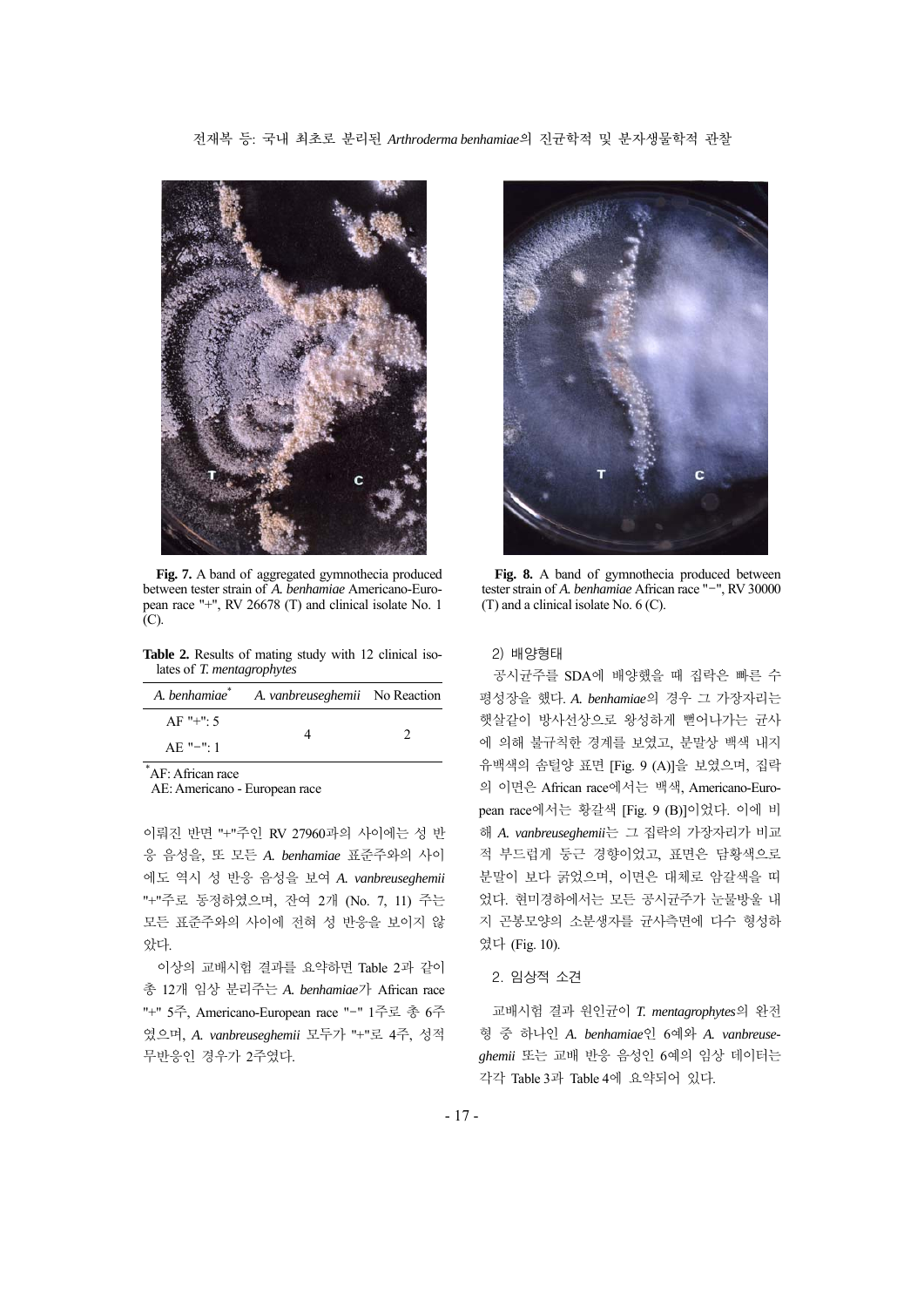

**Fig. 9.** A flat colony of clinical isolate No.1 (*A. benhamiae* Americano-European race "-") showing a white powdery surface and ray-like projections at its margin **(A)** and a brownish yellow reverse **(B)** after 2 weeks of inoculation on SDA at 25℃.



**Fig. 10.** The microscopic findings of colonies of clinical isolates of *T. mentagrophytes* used in this study. Numerous tear-drop or club-shaped microconidia were seen along hyphae.

우선 *A. benhamiae* 감염증 6예의 경우 발생년도 별로 보아 1998년에 1예, 1999년에 4예, 2000년에 1 예 발생하였으며, 계절별로는 봄에 2예, 여름에 3예, 겨울에 1예 발생했다. 성별 분포는 남녀 다 같이 3 명이었고, 연령은 10세 이하가 4명, 10대가 1명, 30 대가 1명으로 대부분 소아환자였으며, 주소별로는 대구시에 3명, 인근 경북지방에 3명씩 거주하고 있 었다. 또 병소는 각각 2명에서 안면 (Fig. 11)과 팔에 발생하여 노출부에 호발하였고, 2명 (그 중 1명은 안 면에도 발병)에서 가슴에 병소가 생겼다. 발병 당시 토끼를 집에서 사육하고 있었던 환자가 5명, 발병 전 토끼와 접한 적이 있는 환자가 나머지 1명으로



**Fig. 11.** A faintly erythematous patch on the left cheek (case No. 2) 10 days after initiation of antifungal medication.

모든 증례에서 토끼와의 접촉력이 있었다.

*A. vanbreuseghemii* 또는 교배 반응 음성 균주에 의한 감염증 6예의 경우 발생년도별로 1999년에 5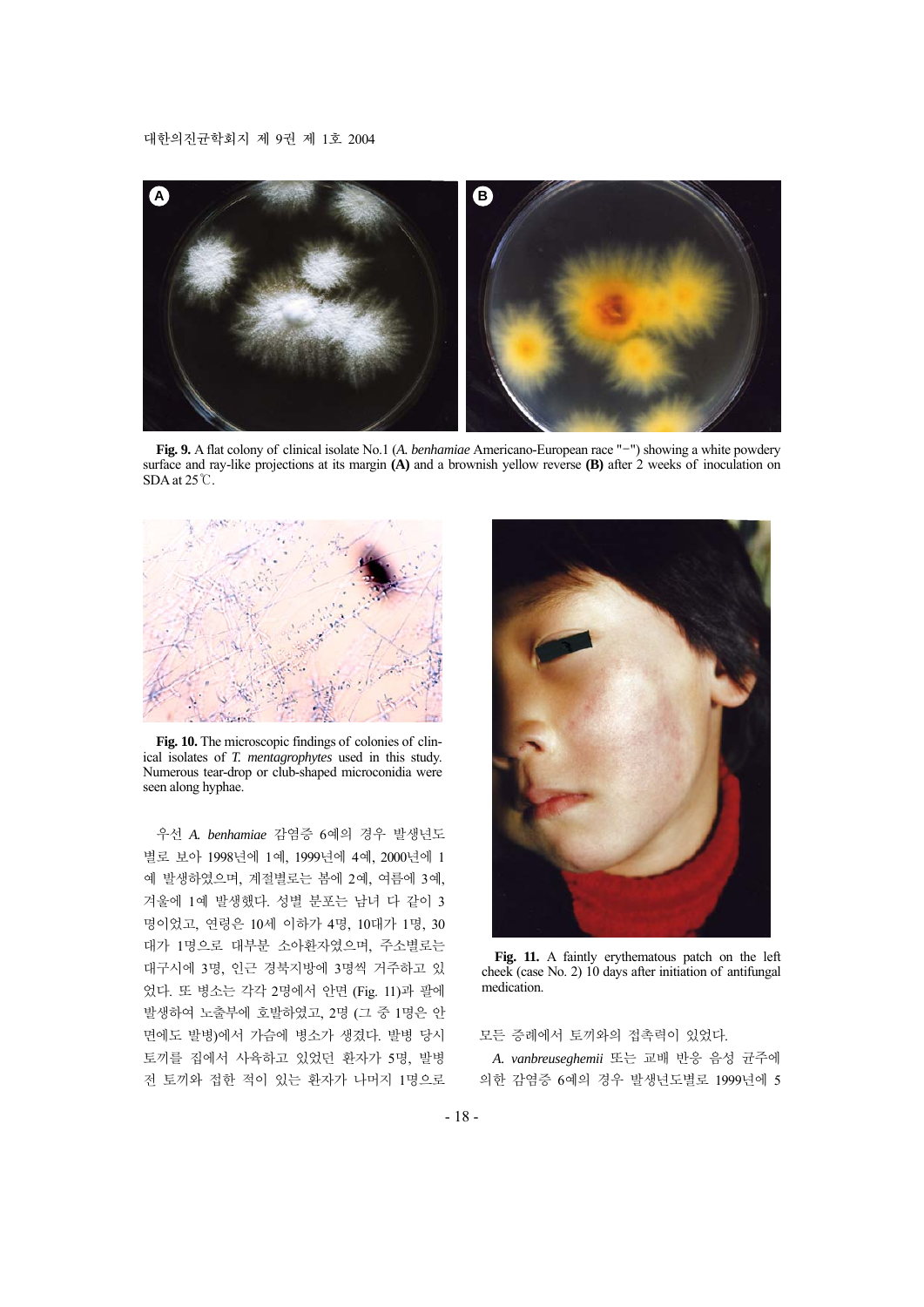| Strain & Case No. | Date     | Age/Sex | Address | Site           | Rabbit  | Teleomorph <sup>®</sup> |
|-------------------|----------|---------|---------|----------------|---------|-------------------------|
|                   | July/'00 | 8/M     | Gumi    | Arm (Lt)       | Raising | $Ab$ AE "-"             |
| 2                 | Mar/99   | 10/F    | Pohang  | Face           | Raising | $Ab$ AF "+"             |
| 3                 | Apr/'99  | 13/M    | Uiseong | Face, chest    | Raising | $Ab$ AF "+"             |
| $\overline{4}$    | June/'99 | 35/F    | Daegu   | Arm(Rt)        | Raising | $Ab$ AF "+"             |
| 5                 | June/'99 | 10/F    | Daegu   | Chest, abdomen | Raising | $Ab$ AF "+"             |
| 6                 | Feb/'98  | 4/M     | Daegu   | Face           | Contact | $Ab$ AF "+"             |

**Table 3.** Clinical data of 6 cases of tinea from which *A. benhamiae* was isolated

\* *Ab*: *A. benhamiae*, AE: Americano - European race, AF: African race

**Table 4.** Clinical data of 6 cases of tinea from which *A. vanbreusehgemii* and *T. mentagrophytes* of undetermined teleomorph were isolated

| Strain & case No. | Date     | Age/Sex | Address   | <b>Site</b> | Rabbit  | Telemorph <sup>*</sup> |
|-------------------|----------|---------|-----------|-------------|---------|------------------------|
| 7                 | Jan/00   | 10/F    | Daegu     | Face        | Raising | $Av$ "+"               |
| 8                 | Mar/'99  | 45/M    | Daegu     | Chest, face | Raising | No mating              |
| 9                 | Apr/'99  | 47/M    | Gyeongsan | Arm (Lt)    | No      | $Av$ "+"               |
| 10                | June/'99 | 61/F    | Chungok   | Arm(Lt)     | No      | $Av$ "+"               |
| 11                | June/'99 | 38/F    | Daegu     | Sole $(Lt)$ | No      | $Av$ "+"               |
| 12                | July/'99 | 38/M    | Daegu     | Sole, hand  | No      | No mating              |

\* *Av*: *A. vanbreuseghemii*

예, 2000년에는 1예 발생하였다. 성별로는 남녀 동 일하게 3명씩이었으며, 10대는 1명 뿐이었고 나머지 5명은 30대 이상으로 보다 고령이었다. 주소별로는 대구가 4명, 인근 경북이 1명, 나머지 1명은 경기도 였다. 병소 부위별로 안면, 팔, 손 같은 노출부에 발 생한 경우가 5예였고, 나머지 1예에서 족저에 발생 했다. 토끼를 사육 중이었던 사람은 2명 뿐이었고 나머지 4명에서는 토끼와의 접촉력이 없었다.

3. 분자생물학적 소견

# 1) ITS2 부위 염기서열 분석

*A. benhamiae* African race와 *A. benhamiae* Americano-European race의 ITS2 부위 염기서열은 98.0% (347/354)의 상동성을 보여 두 균종이 매우 가깝지 만 명확하게 구분이 되었다. 균주 No. 2, 3, 4, 5, 6은 *A. benhamiae* African race와 ITS2 부위의 염기서열이 100% (354/354) 일치하였다. 균주 No. 1은 *A. benhamiae* Americano-European race와 ITS2 부위의 염기 서열이 99.2% (351/354)의 상동성을 보였다 (Table 5). 2) CHS1 gene의 염기서열 분석

*A. benhamiae* African race와 *A. benhamiae* Americano-European race의 CHS1 gene 염기서열은 95.9% (303/316)의 상동성을 보여 명확하게 구분이 되었다. 균주 No. 3과 No. 6은 *A. benhamiae* African race와 CHS1 gene의 염기서열이 100% (316/316) 일치하였 다. 균주 No. 1은 *A. benhamiae* Americano-European race와 CHS1 gene의 염기서열이 99.1% (313/316)의 상동성을 보여 매우 유사하였다 (Table 6).

# 3) RAPD

Primer OPAO-15를 이용한 RAPD상 *A. benhamiae* African race와 *A. benhamiae* Americano-European race 는 명확하게 구분이 되었으며, 각 균종의 "+"주와 "-"주는 동일하였다. 균주 No. 3과 No. 6은 *A. benhamiae* African race와 동일하였으며, 균주 No. 1은 *A. benhamiae* Americano-European race와 유사하였다 (Fig. 12).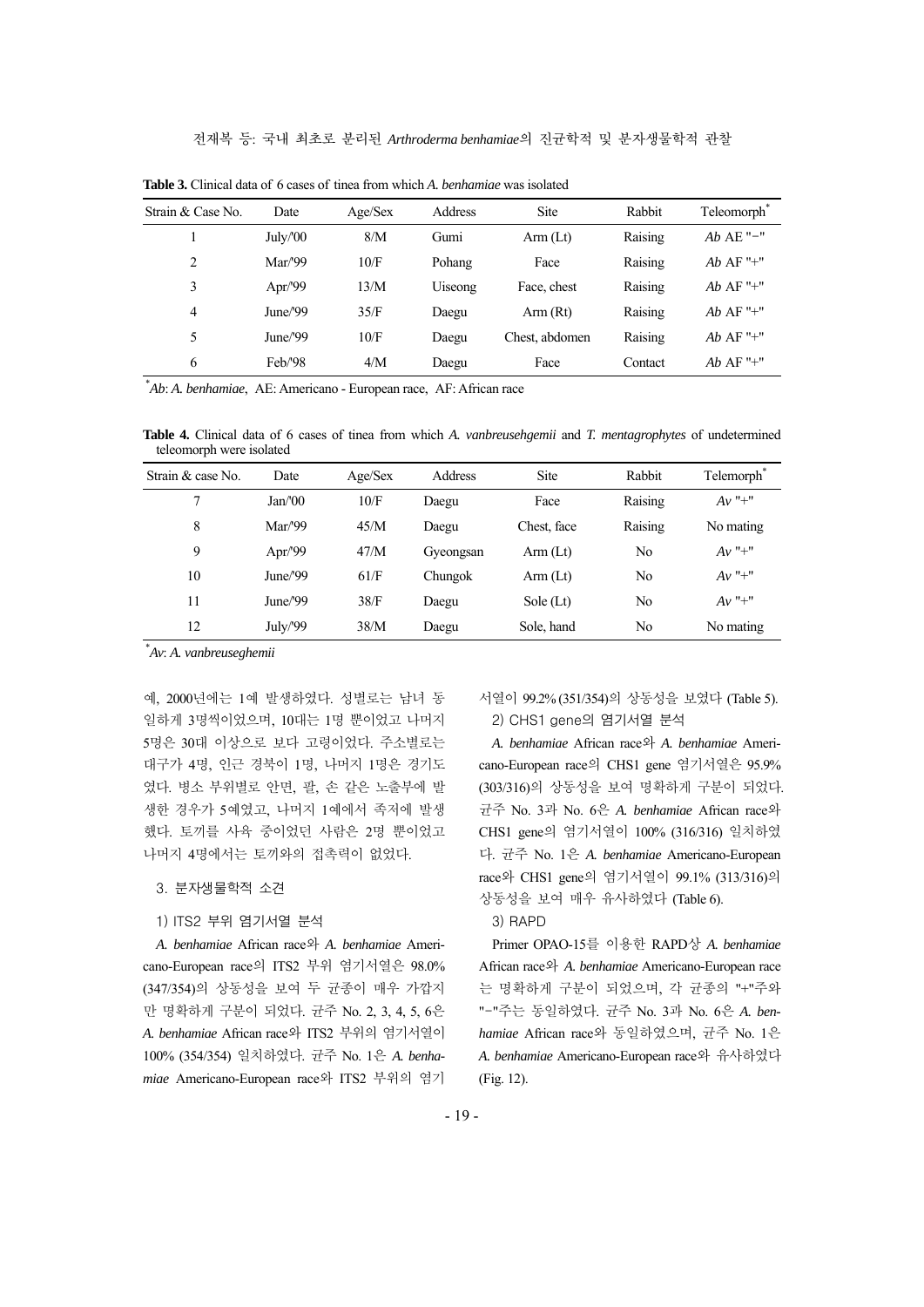대한의진균학회지 제 9권 제 1호 2004

| Strain*               | Sequence                                                                                                                                                                                        |
|-----------------------|-------------------------------------------------------------------------------------------------------------------------------------------------------------------------------------------------|
| No.1                  | 1 AGAACGCAGCGAAATGCGATAAGTAATGTGAATTGCAGAATTCCGTGAATCATCGAATCT 60                                                                                                                               |
| $AbAE$ "+"            | .                                                                                                                                                                                               |
| $AbAE$ "-"            |                                                                                                                                                                                                 |
| No. $2 \sim 6$        |                                                                                                                                                                                                 |
| $AbAF$ "+"            |                                                                                                                                                                                                 |
| $AbAF$ "-"            |                                                                                                                                                                                                 |
| No.1<br>61            | TTGAACGCACATTGCGCCCTCTGGTATTCCGGGGGGCATGCCTGTTCGAGCGTCATTTCA 120                                                                                                                                |
| $AbAE$ "+"            |                                                                                                                                                                                                 |
| $AbAE$ "-"            |                                                                                                                                                                                                 |
| $No. 2 - 6$           |                                                                                                                                                                                                 |
| $Ab$ AF "+"           |                                                                                                                                                                                                 |
| $AbAF$ "-"            |                                                                                                                                                                                                 |
| No.1                  | 121 ACCCCTCAAGCCCGGCTTGTGTGATGGACGACCGTCCGGCCCCC-TCTTTCGGGGGCGG<br>178                                                                                                                          |
| $AbAE$ "+"            |                                                                                                                                                                                                 |
| $AbAE$ "-"            |                                                                                                                                                                                                 |
| No. $2 \sim 6$        |                                                                                                                                                                                                 |
| $AbAF$ "+"            |                                                                                                                                                                                                 |
| $AbAF$ "-"            |                                                                                                                                                                                                 |
| No.1                  | 179 GACGCGCCCGAAAAGCAGTGGCCAGGCCGCGATTCCGGCTTCCTGGGCGAATGGGCAGTC 238                                                                                                                            |
| $AbAE$ "+"            |                                                                                                                                                                                                 |
| $AbAE$ "-"            | .                                                                                                                                                                                               |
| No. $2 \sim 6$        |                                                                                                                                                                                                 |
| $Ab$ AF "+"           |                                                                                                                                                                                                 |
| $AbAF$ "-"            |                                                                                                                                                                                                 |
| No.1<br>239           | AAACCAGCGCCCTCAGGACCGGCCGCTCTGGCCTTCCCCCAAATCTCTCTGAGATATTTT 298                                                                                                                                |
| $AbAE$ "+"            |                                                                                                                                                                                                 |
| $AbAE$ "-"            |                                                                                                                                                                                                 |
| No. $2 \sim 6$        |                                                                                                                                                                                                 |
| $Ab$ AF "+"           |                                                                                                                                                                                                 |
| $AbAF$ "-"            |                                                                                                                                                                                                 |
| No.1                  | 299 TTTCAGGTTGACCTCGGATCAGGTAGGGATACCCGCTGAACTTAAGCATATCAATA 354                                                                                                                                |
| $Ab\,\mathrm{AE}$ "+" |                                                                                                                                                                                                 |
| $Ab\,\mathrm{AE}$ "–" |                                                                                                                                                                                                 |
| No. $2 \sim 6$        |                                                                                                                                                                                                 |
| $Ab$ AF "+"           |                                                                                                                                                                                                 |
| $Ab\,\mathrm{AF}$ "–" |                                                                                                                                                                                                 |
| No. 1                 | : A. benhamiae Americano-European race "-", clinical isolate<br>Ab AE "+": A. benhamiae Americano-European race "+", RV 26678,<br>Ab AE "-": A. benhamiae Americano-European race "-", RV 26680 |

**Table 5.** Comparison of ITS2 region sequence among A. benhamiae Americano-European race and A. benhamiae African race

No. 2~6 : *A. benhamiae* African race "+", clinical isolates No. 2, 3, 4, 5 and 6

*Ab* AF "+": *A. benhamiae* African race "+", RV 30000

*Ab* AF "-": *A. benhamiae* African race "-", RV 30001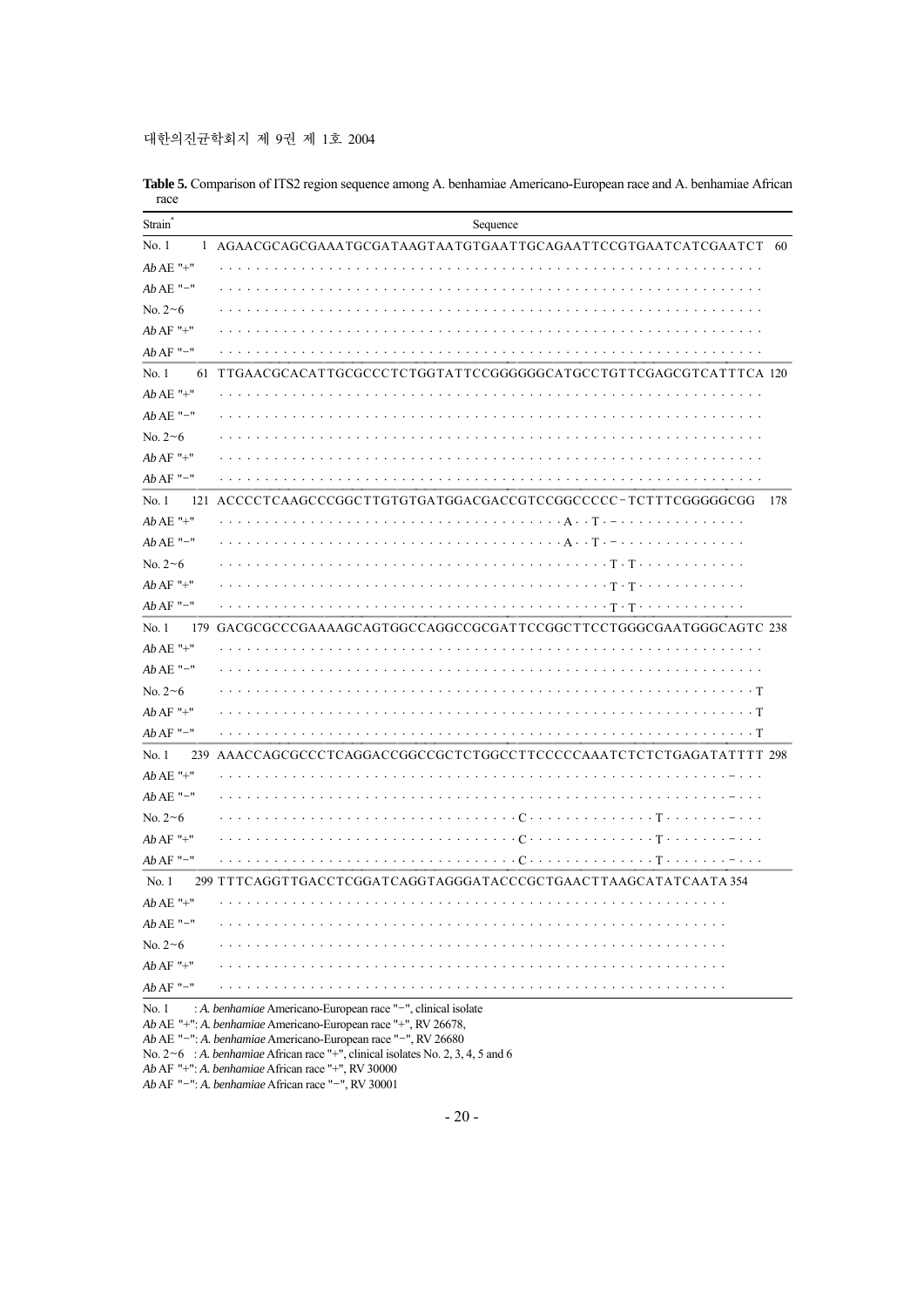전재복 등: 국내 최초로 분리된 *Arthroderma benhamiae*의 진균학적 및 분자생물학적 관찰

| Strain <sup>®</sup> | Sequence                                                                                                                                                                                                                                                                                                                                                                                                                                                                                                |  |
|---------------------|---------------------------------------------------------------------------------------------------------------------------------------------------------------------------------------------------------------------------------------------------------------------------------------------------------------------------------------------------------------------------------------------------------------------------------------------------------------------------------------------------------|--|
| No.1                | 1 TGGAAGAAGATTGTCGTTTGTATCGTCTCAGACGGTCGTGCAAAGATAAATCCACGTACT 60                                                                                                                                                                                                                                                                                                                                                                                                                                       |  |
| $AbAE$ "+"          | $\cdots \cdots G$                                                                                                                                                                                                                                                                                                                                                                                                                                                                                       |  |
| $AbAE$ "-"          | . G                                                                                                                                                                                                                                                                                                                                                                                                                                                                                                     |  |
| No. 3               |                                                                                                                                                                                                                                                                                                                                                                                                                                                                                                         |  |
| No. 6               |                                                                                                                                                                                                                                                                                                                                                                                                                                                                                                         |  |
| $AbAF$ "+"          |                                                                                                                                                                                                                                                                                                                                                                                                                                                                                                         |  |
| $AbAF$ "-"          |                                                                                                                                                                                                                                                                                                                                                                                                                                                                                                         |  |
| No.1<br>61          | AGAGCTGTCCTTGCCGGTCTAGGTGTTTACCAGGACGGCATTGCCAAACAGCAGGTTAAC 120                                                                                                                                                                                                                                                                                                                                                                                                                                        |  |
| $AbAE$ "+"          |                                                                                                                                                                                                                                                                                                                                                                                                                                                                                                         |  |
| $AbAE$ "-"          |                                                                                                                                                                                                                                                                                                                                                                                                                                                                                                         |  |
| No.3                |                                                                                                                                                                                                                                                                                                                                                                                                                                                                                                         |  |
| No. 6               |                                                                                                                                                                                                                                                                                                                                                                                                                                                                                                         |  |
| $Ab$ AF "+"         |                                                                                                                                                                                                                                                                                                                                                                                                                                                                                                         |  |
| $AbAF$ "-"          |                                                                                                                                                                                                                                                                                                                                                                                                                                                                                                         |  |
| No.1<br>121         | GGCAAAGACGTCACTGCTCACATCTACGAATATACCACCCAGATAGGCATGGAAGTCAAG 180                                                                                                                                                                                                                                                                                                                                                                                                                                        |  |
| $AbAE$ "+"          |                                                                                                                                                                                                                                                                                                                                                                                                                                                                                                         |  |
| $AbAE$ "-"          |                                                                                                                                                                                                                                                                                                                                                                                                                                                                                                         |  |
| No. 3               |                                                                                                                                                                                                                                                                                                                                                                                                                                                                                                         |  |
| No. 6               |                                                                                                                                                                                                                                                                                                                                                                                                                                                                                                         |  |
| $Ab$ AF "+"         | $\mathcal{L}^{(1)}\left(\mathcal{L}^{(1)}\left(\mathcal{L}^{(1)}\left(\mathcal{L}^{(1)}\left(\mathcal{L}^{(1)}\left(\mathcal{L}^{(1)}\left(\mathcal{L}^{(1)}\left(\mathcal{L}^{(1)}\left(\mathcal{L}^{(1)}\right)\right)\right)\right)\right)\right)\right)\right)\leq\mathcal{L}^{(1)}\left(\mathcal{L}^{(1)}\left(\mathcal{L}^{(1)}\left(\mathcal{L}^{(1)}\left(\mathcal{L}^{(1)}\left(\mathcal{L}^{(1)}\left(\mathcal{L}^{(1)}\left(\mathcal{L}^{(1)}\$<br>. . <del>T</del><br>$\cdots$ . $G \cdots$ |  |
| $Ab$ AF "-"         | . G                                                                                                                                                                                                                                                                                                                                                                                                                                                                                                     |  |
| No.1                | 181 GGCACCCAGGTCATCCTCAAGCCGCGGCCGGGAATGCCGGTCCAGCTCCTCTTCTGTCTC 240                                                                                                                                                                                                                                                                                                                                                                                                                                    |  |
| $AbAE$ "+"          |                                                                                                                                                                                                                                                                                                                                                                                                                                                                                                         |  |
| $AbAE$ "-"          |                                                                                                                                                                                                                                                                                                                                                                                                                                                                                                         |  |
| No.3                |                                                                                                                                                                                                                                                                                                                                                                                                                                                                                                         |  |
| No. 6               |                                                                                                                                                                                                                                                                                                                                                                                                                                                                                                         |  |
| $Ab$ AF "+"         | $\cdots$ G                                                                                                                                                                                                                                                                                                                                                                                                                                                                                              |  |
| $AbAF$ "-"          |                                                                                                                                                                                                                                                                                                                                                                                                                                                                                                         |  |
| No. 1               | 241 AAAGAGAAGAACCAGAAGAAGATCAACTCTCACAGATGGTTCTTCCAAGCCTTTGGTCGG 300                                                                                                                                                                                                                                                                                                                                                                                                                                    |  |
| $AbAE$ "+"          |                                                                                                                                                                                                                                                                                                                                                                                                                                                                                                         |  |
| $AbAE$ "-"          |                                                                                                                                                                                                                                                                                                                                                                                                                                                                                                         |  |
| No. 3               |                                                                                                                                                                                                                                                                                                                                                                                                                                                                                                         |  |
| No. 6               |                                                                                                                                                                                                                                                                                                                                                                                                                                                                                                         |  |
| $AbAF$ "+"          |                                                                                                                                                                                                                                                                                                                                                                                                                                                                                                         |  |
| $Ab$ AF "-"         |                                                                                                                                                                                                                                                                                                                                                                                                                                                                                                         |  |
| No.1                | 301 GTCCTCGACCCCAATA 316                                                                                                                                                                                                                                                                                                                                                                                                                                                                                |  |
| $AbAE$ "+"          | .                                                                                                                                                                                                                                                                                                                                                                                                                                                                                                       |  |
| $AbAE$ "-"          |                                                                                                                                                                                                                                                                                                                                                                                                                                                                                                         |  |
| No. 3               |                                                                                                                                                                                                                                                                                                                                                                                                                                                                                                         |  |
| No. 6               |                                                                                                                                                                                                                                                                                                                                                                                                                                                                                                         |  |
| $AbAF$ "+"          | .                                                                                                                                                                                                                                                                                                                                                                                                                                                                                                       |  |
| $AbAF$ "-"          | .                                                                                                                                                                                                                                                                                                                                                                                                                                                                                                       |  |
| No. 1               | : A. benhamiae Americano-European race "-", clinical isolate                                                                                                                                                                                                                                                                                                                                                                                                                                            |  |

**Table 6.** Comparison of CHS1 gene sequence among *A. benhamiae* Americano-European race and *A. benhamiae* African race

*Ab* AE "+": *A. benhamiae* Americano-European race "+", RV 26678,

*Ab* AE "-": *A. benhamiae* Americano-European race "-", RV 26680

No. 3, 6 : *A. benhamiae* African race "+", clinical isolates No. 3 and 6

*Ab* AF "+": *A. benhamiae* African race "+", RV 30000

*Ab* AF "-": *A. benhamiae* African race "-", RV 30001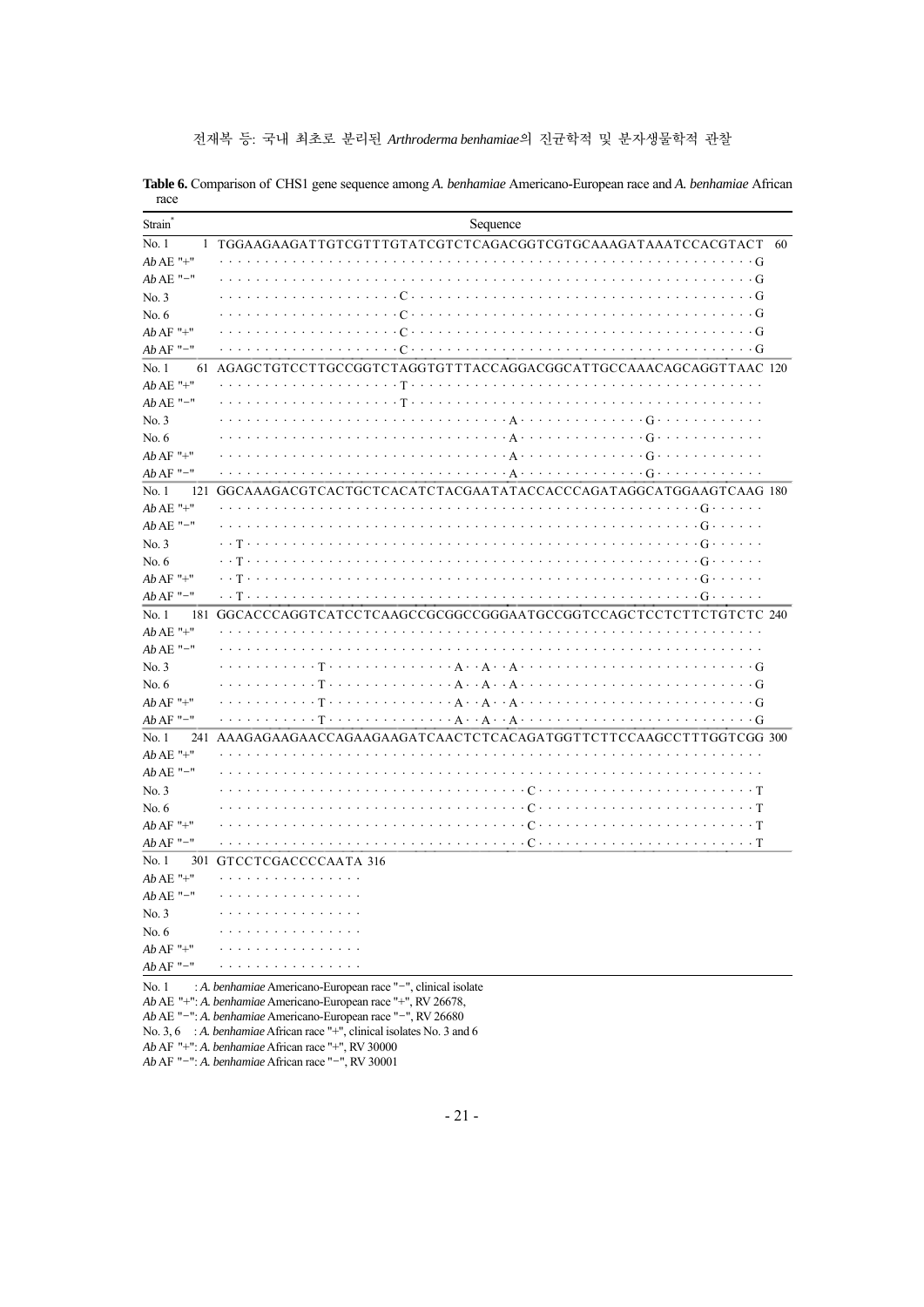| Access No. | Species as Reported                                        | Strain          | Source  | Ref. |
|------------|------------------------------------------------------------|-----------------|---------|------|
| AB048192   | A. benhamae African race "-"                               | KMU4136, human  | Japan   | 21   |
| AB048193   | A. benhamae African race "-"                               | KMU4137, rabbit | Japan   | 21   |
| AF168125   | T. mentagrophytes                                          | Clinical        | Austria | 39   |
| ABZ98016   | A. benhamiae $"$ -"<br>(T. mentagrophytes var. granulosum) | CBS280.83       | Germany | 32   |

**Table 7.** Strains which had the same sequence of ITS2 with clinical isolate No. 1, *A. benhamiae* Americano - European race "-" strain



**Fig. 12.** RAPD patterns of *A. benhamiae* and other dermatophytes using random primer OPAO-15. There were differences between *A. benhamiae* African race and Americano-European race. Clinical isolates No. 3 (lane 2) and No. 6 (lane 3) showed same pattern with *A. benhamiae* African race "+" and "-". Clinical isolate No. 1 (lane 4) showed very similar pattern with *A. benhamiae* Americano-European race "+" and "-". Lanes: 1 and 12, 100 bp ladder; 2, No. 3; 3, No. 6; 4, No. 1; 5 , *A. benhamiae* Americano-European race "+" RV 26678; 5, *A. benhamiae* Americano-European race "-" RV 26680; 7, *A. benhamiae* African race "+" RV 30000; 8, *A. benhamiae* African race "-" RV 30001; 9, *A. vanbreuseghemii* "+" RV 27960; 10, *A. vanbreuseghemii* "-" RV 27961; 11, *T. rubrum* IFM48120

4) GenBank 검색

균주 No. 1의 ITS2 염기서열과 동일한 균주를 4 주 찾을 수 있었다 (Table 7). 이들은 일본과 유럽에 서 여러 가지 이름으로 보고되었다. 균주 No. 2, 3, 4, 5, 6의 ITS2 염기서열은 *A. benhamiae* African race 와 동일하였다.

## 고 찰

*T. mentagrophytes*<sup>2</sup> 는 과거 형태학적 특징상 단일 균으로 생각되었으나 1960년대 중반 이후 균주간의 교배를 통해 *A. simii*<sup>3</sup> , *A. benhamiae*<sup>4</sup> , *A. vanbreuseghemii*<sup>5</sup> 라는 세 가지 완전형 (perfect stage) 혹은 (유) 성세대로 이루어진 균군 즉 *T. mentagrophytes* complex이며, *A. benhamiae*에는 다시 Americano-European race와 African race 2개군이 있음<sup>22</sup>이 밝혀졌다. 또 이러한 완전형의 분포는 시대적 혹은 지역적으로 차 이가 있어 감염원이나 전파경로의 추적 등 역학적

연구에 큰 도움이 되고 있다<sup>6</sup>.

*T. mentagrophytes*는 국내에서 사람과 동물 백선의 중요 원인균<sup>7</sup>~<sup>18</sup>으로 알려져 있으나 그 완전형의 분 포에 대해서는 연구가 미흡한 실정이며, 현재까지 밝혀진 바로는 1984년 서와 김<sup>9</sup> 에 의한 사람 및 1990년 이 등<sup>16</sup>과 2001년 전 등<sup>19</sup>에 의한 동물 유래 균 연구 모두에서 *A. vanbreuseghemii*만 분리되었다. 이러한 경향은 일본에서도 동일하여 Hironaga와 Watanabe25는 1980년 일본국내에서 분리된 총 334주의 *T. mentagrophytes*에 대해 교배시험을 실시한 결과 41주가 *A. vanbreuseghemii* "-", 8주가 "+"주였으며, *A. benhamiae*나 *A. simii*는 없음을 보고하였으며, 이 후 근자에 이르기까지 같은 상태였다. 그러나 1998 년에 이르러 처음으로 토끼<sup>20</sup>및 또 다른 토끼와 그로부터 백선이 전염된 환자<sup>21</sup>에서 *A. benhamiae*가 분리되면서 지리적으로나 통상적으로 밀접한 우리 나라에서도 토끼와 관련되어 동일한 완전형이 출현 할 것인가에 대해 관심이 고조되어 왔다.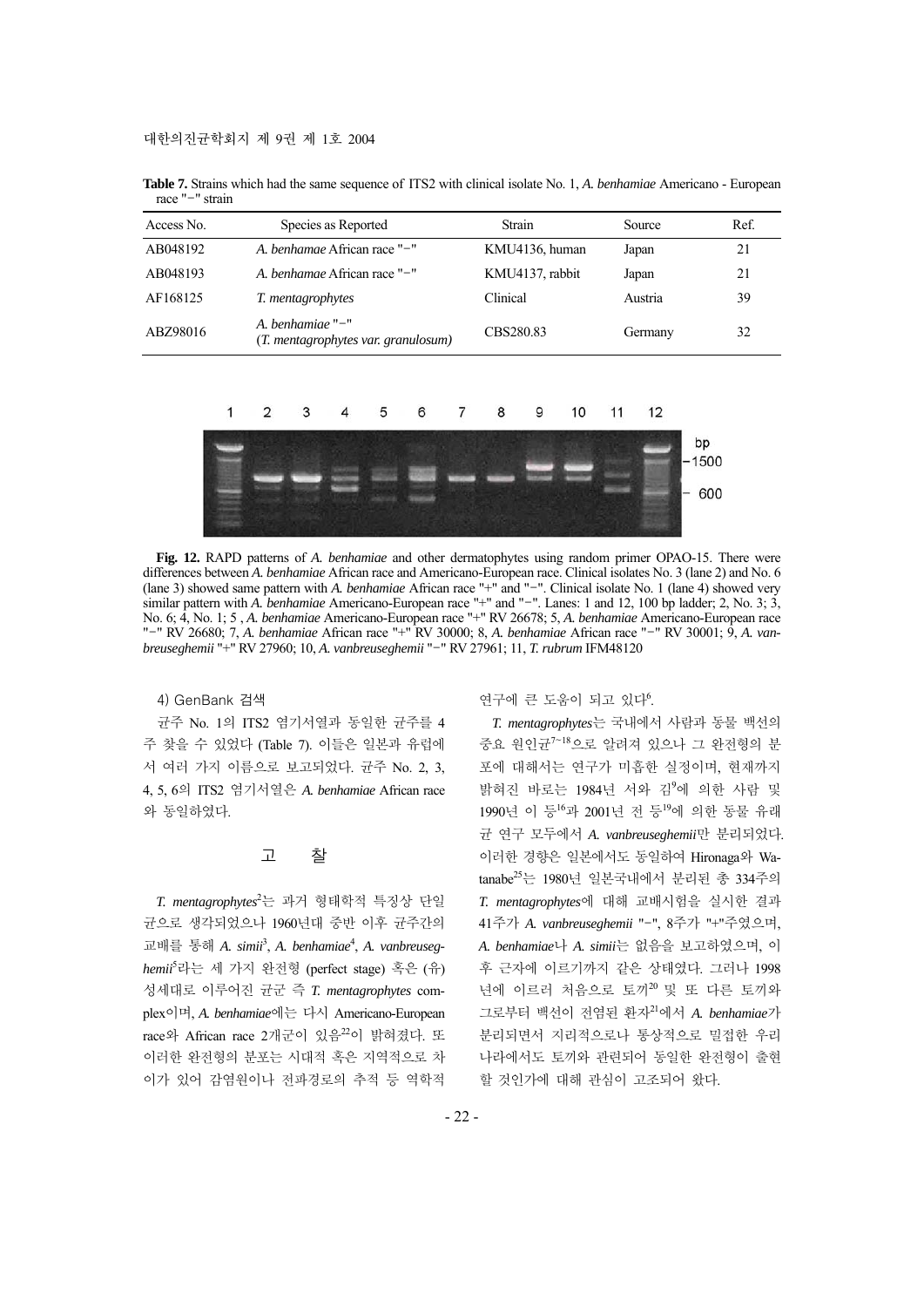*A. benhamiae*는 그 집락이 백색이고 솜털모양의 분말상 표면과 방사선상으로 확장되는 가장자리가 특징이며20,21 현미경적으로는 소분생자가 주로 서양 배 모양 내지 간상이어서 소분생자가 주로 구형 내 지 짧은 배 모양을 하는, *A. vanbreuseghemii*에 해당 되는 전형적 *T. mentagrophytes*와는 다르다22. 이에 저자들은 근래 3년간 노출부에 생긴 백선 병소로부 터 분리된 *T. mentagrophytes* 균주 가운데 가장자리 가 불규칙한 분말상 백색 솜털양 집락과 현미경하 에서 풍부한 곤봉상 소분생자를 보이는 12주를 선택, *A. benhamiae*를 분리하기 위해 교배시험을 실시하고 이 완전형으로 동정되는 균주에 대해서는 추가로 배 양 및 분자생물학적 관찰을 시행하고 그 임상 증례 의 데이터를 분석했다.

인도에 국한하여 분리되는 *A. simii*<sup>22</sup>를 제외한 *A. benhamiae*의 African race 및 Americano-European race, *A. vanbreuseghemii* 각각의 "+" 및 "-" 표준주와 이 들 공시주를 교배시킨 결과 총 6개 균주가 *A. benhamiae*였는데, 그 중 1주가 Americano-European race "-"였고, 나머지 5주는 African race "+"였다. 이로써 국내에서도 처음으로 *A. benhamiae*가 동정되었으며, Americano-European race에 비해 African race가 흔 함이 단편적이나마 밝혀지게 되었다. 이에 비해 일 본에서 확인된 4주는 3주가 African race "-", 1주는 race 불명이었다20,21. 따라서 일본과 한국에서 *A. benhamiae*가 발견된 시기는 비슷하지만 서로 다른 경 로를 통하여 전파되었을 것으로 추정된다. 유럽의 경우 두 가지 race 다 분리되며<sup>22</sup>, 그 중 체코슬로바 키아에서는 1989년 연구에서 총 132주의 *T. mentagrophytes* 중 41주가 Americano-European race여서 10주에 불과한 *A. van- breuseghemii*를 압도하였다26.

본 연구에서 이들 6개의 *A. benhamiae* 균주 중 Americano-European race "-"인 1주는 동일 race의 "+" 표준주와의 사이에 무수한 자낭과의 띠를 넓게 형성하여 강력한 성 능력<sup>22</sup>을 가지고 있음을 알 수 있었으나 나머지 African race "+"인 5개 주는 표준 주와의 사이에 보다 좁은 자낭과의 띠를 형성함으로 써 다소 저하된 성 능력을 보였다.

*A. benhamiae*로 동정된 균주들은 SDA에 배양시 집락은 가장자리가 햇살같이 방사선상으로 뻗어 나 가는 균사로 인해 다소 불규칙했고, 솜털모양의 결 에 백색 내지 유백색 표면과 백색 및 황갈색의 이면 을 가지고 있었으며, 현미경하에 눈물방울 내지 곤 봉모양의 소분생자를 보여 다른 보고자들<sup>20</sup>~<sup>22</sup>의 소 견과 일치했다.

교배시험 결과 동정된 *A. benhamiae*에 의한 백선 6예와 나머지 *A. vanbreuseghemii* 또는 교배 반응 음 성인 균주에 의한 백선 6예의 임상자료를 보면 흥미 있는 사실이 발견된다. 발생년도로 보아 *A. benhamiae*는 벌써 1998년에 국내에서 분리되기 시작하여 일본의 경우20,21와 유사했으며, 1999년에 대부분이 발생했다. *A. benhamiae* 감염증은 *A. vanbreuseghemii* 경우에 비해 10대 이하의 소아들에 대부분 발생 (전 체 6명 중 5명)한 점, 모든 환자에서 토끼를 키우거 나 접촉한 병력이 있는 점이 특이하였다.

이러한 소견은 *A. benhamiae*가 토끼로부터 이 동 물과 접촉하기 좋아하는 소아들에 옮겨와 감염을 일으켰음을 시사하는 것으로 생각된다.

근래 전 등<sup>19</sup>은 재래시장에서 판매되고 있는 토끼 에서 분리한 *T. mentagrophytes* 18주에 대해 교배시 험을 한 결과 본 완전형을 한 주도 획인할 수 없었 으나 1999년 이래 토끼로부터 전염되는 *T. mentagrophytes* 감염증이 다수 보고<sup>27</sup>~<sup>29</sup>되고 있는 점으로 보아 장차 *A. benhamiae* 감염증은 점차 증가하리라 예상된다.

*A. benhamiae*의 African race와 Americano-European race는 형태적으로 유사하므로 교배시험에 의해서 구분된다. 그러나 교배시험은 1개월 이상의 긴 시간 이 필요하며, 성 능력을 잃어버린 균주에서는 시행 할 수 없다. 따라서 이를 보완할 분자생물학적 방법 이 필요하며, DNA 염기서열 분석과 random amplified polymorphic DNA (RAPD)를 이용할 수 있다. Ribosomal DNA (rDNA)의 internal transcribed spacer (ITS)는 ITS1과 ITS2로 이루어져 있고, 진화과정에 서 변이가 많이 일어나므로 균종 간에 차이가 많으 며, 많은 균들의 염기서열이 GenBank에 등록되어 균의 동정과 계통분석에 이용되고 있다<sup>23,30~33</sup>. Chitin synthase gene (CHS)은 CHS1, CHS2, CHS3로 이루어 져 있고, 진균에 존재하며, 염기서열이 균종 간에 차이가 있어 균의 동정에 이용된다<sup>34~36</sup>. RAPD는 염 기서열을 모르는 상태에서 백선균의 균종 간 구분이 가능하며, *T. mentagrophytes* complex에 적용한 보고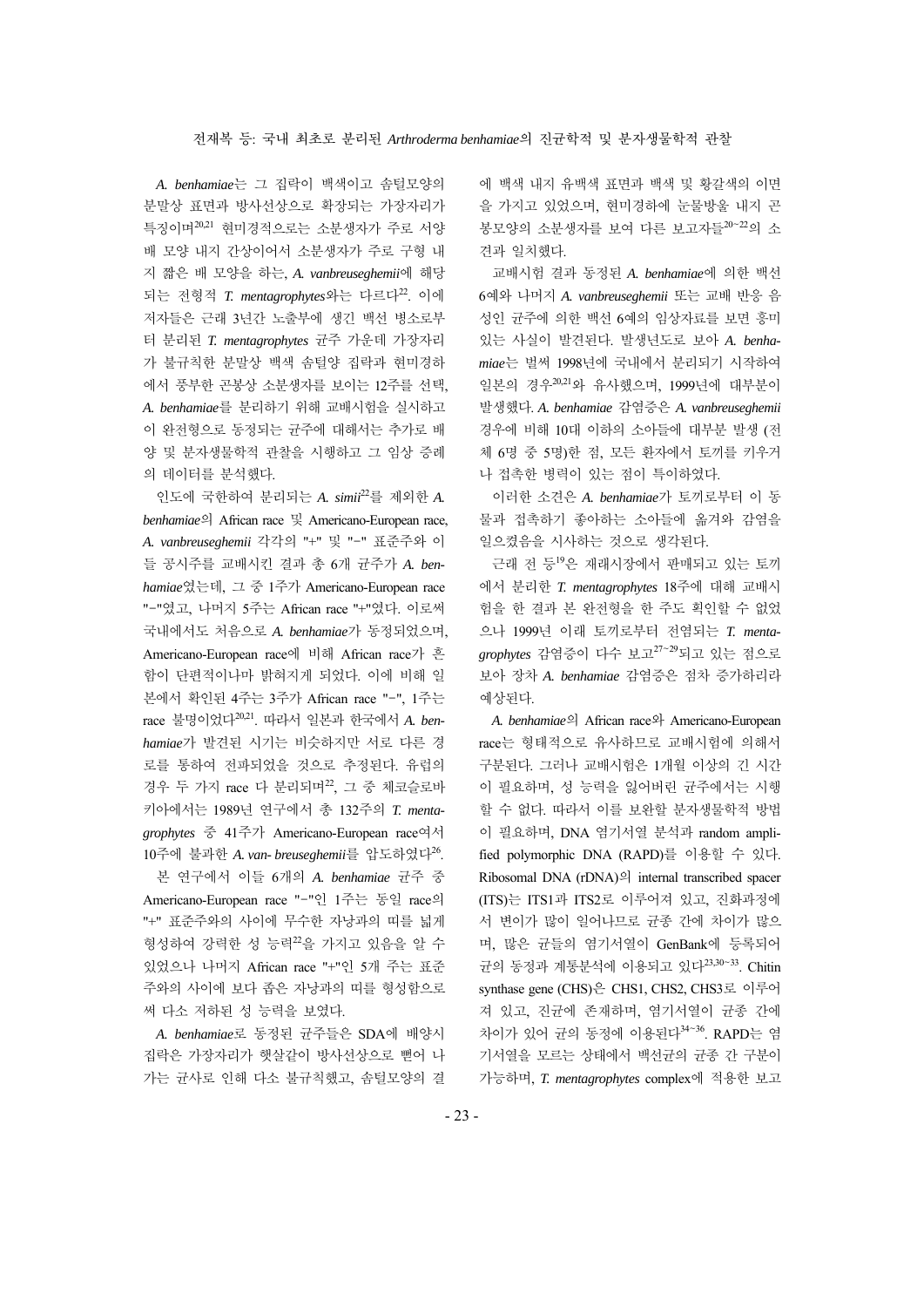## 들이 있다24,36,37.

본 연구에서는 *A. benhamiae* 표준균주와 임상 분 리주를 대상으로 ITS2와 CHS1 gene의 염기서열 분 석, RAPD 분석을 이용하여 African race와 Americano-European race를 구분하고 교배시험의 결과와 비교하였다.

그 결과 rDNA ITS2와 CHS1 gene의 염기서열 분 석은 균종을 구분하기에 적합하였다. 각 균종의 "+" 주와 "-"주는 염기서열이 동일하였으며, 균종 간에 차이가 있었다. 임상 분리주들은 표준균주와 비교하 여 ITS2 및 CHS1 gene 염기서열이 동일하였으며 이 는 교배시험의 결과와 일치하였다.

균주 No. 1은 교배시험상 *A. benhamia*e Americano-European race이었으며, ITS2 부위와 CHS1 gene의 염기서열이 *A. benhamiae* Americano-European race 표준균주와 각각 99.2%, 99.1%의 상동성을 보여 100% 일치하지는 않았다. CHS1 gene을 이용한 백선 균 동정에서 상동성이 *T. violaceum*은 97% 이상35, *M. canis*는 99% 이상<sup>36</sup>일 때 같은 균종으로 판정하 였으며, 이는 동일 균종내의 균주 간에 염기서열이 다소 차이가 있음을 인정하는 것이다. 따라서 본 연 구의 균주 No. 1은 *A. benhamiae* Americano-European race로 동정할 수 있었다. 그러나 *A. benhamiae* Americano-European race 표준균주 및 균주 No. 1의 ITS2 부위 염기서열은 *T. verrucosum*32,39과 매우 높 은 상동성을 갖고 있으므로 *A. benhamiae* Americano-European race의 아형을 밝히고 인접한 균종들과의 관계를 정립할 필요가 있다.

한편 동일 균종 내 균주 간에 염기서열의 미세한 차이는 역학적 연구에 이용될 수 있다. 균주 No. 1 의 ITS2 부위 염기서열을 GenBank에서 비교한 결 과 완전히 일치되는 4균주를 찾을 수 있었다. 그 중 KMU4136과 KMU4137은 일본 소녀와 애완용 토끼 에서 분리되어 *A. benhamiae* African race로 보고되 었으며<sup>21</sup> 그 외에 Austria39에서 *T. mentagrophytes*로, 독일<sup>32</sup>에서 *A. benhamiae* (*T. mentagrophytes* var. *granulosum*)로 각각 1주 씩 보고되었다. 따라서 균주 No. 1과 동일한 균주들은 유럽에 이미 존재하였고, 최근 일본과 한국에 동물 수입을 통하여 전파된 것 으로 추정된다. 이로 보아 향후 *A. benhamiae*의 나머 지 균주들을 대상으로 조사할 필요가 있으며, rDNA 의 non-transcribed spacer를 이용한 균주간 구분<sup>40</sup>을 시도하여 이 균주들의 전파경로를 추적하여야 할 것이다. 또한 연구자마다 다른 균종으로 보고한 것 으로 보아 아직까지 명확한 균종으로 인식되지 못 하고 있는 상태임을 알 수 있었다.

RAPD는 염기서열을 모르는 상태에서도 균 동정 에 적용할 수 있으므로 매우 간편한 방법이다. 본 실험에서 RAPD상 각 균종의 "+"주와 "-"주는 일치 하였고, *A. benhamiae*의 Americano-European race와 African race를 구분할 수 있었다. 임상 분리주 No. 3과 No. 6은 *A. benhamiae* African race 표준균주와 일치하였고, 균주 No. 1은 *A. benhamiae* Americano-European race 표준균주와 유사하였다. 따라서 RAPD 는 염기서열 분석보다 더 빠르고 간편하게 균 동정 에 이용할 수 있다. 그러나 동일 균종 내 아형이 존 재할 때 다른 균종으로 판독할 가능성에 대해서도 주의하여야 한다24,36,37. 또한 primer에 따라 결과가 다소 다르므로 실험 목적에 알맞은 primer의 선택이 중요하며, 재현성을 높이기 위해 표준화된 방법을 사용하여야 한다.

만약 염기서열 분석이나 RAPD 검사 등에서 균주 간에 다소 차이가 있을 때 두 균주가 동일한 균종의 다형성 또는 매우 밀접한 상이한 균종 여부를 결정 하기는 매우 어렵다. 또한 분자생물학적 방법과 전 통적인 진균 동정 방법이 서로 다른 결과를 보이며 동일하지 않을 수도 있다. 그러나 유성생식은 종을 유지하는 중요 수단이며, 교배가 성립되는 과정과 균 종 특이 형태를 나타내는데 많은 유전자들이 관여 할 것으로 추정되므로 두 검사 결과가 상이할 때는 단편적인 분자생물학적 검사보다는 전통적인 진균 동정 방법과 교배시험의 결과를 따르는 것이 옳다고 생각된다.

## 결 론

*Trichophyton (T.) mentagrophytes*의 완전형 중 하 나인 *Arthroderma (A.) benhamiae*는 African race와 Americano-European race가 있으며 일본에서는 1998 년부터 보고되기 시작하였으나 최근까지 한국에서는 발견되지 않았다.

1998년 2000년까지 대구시 소재 가톨릭 피부과의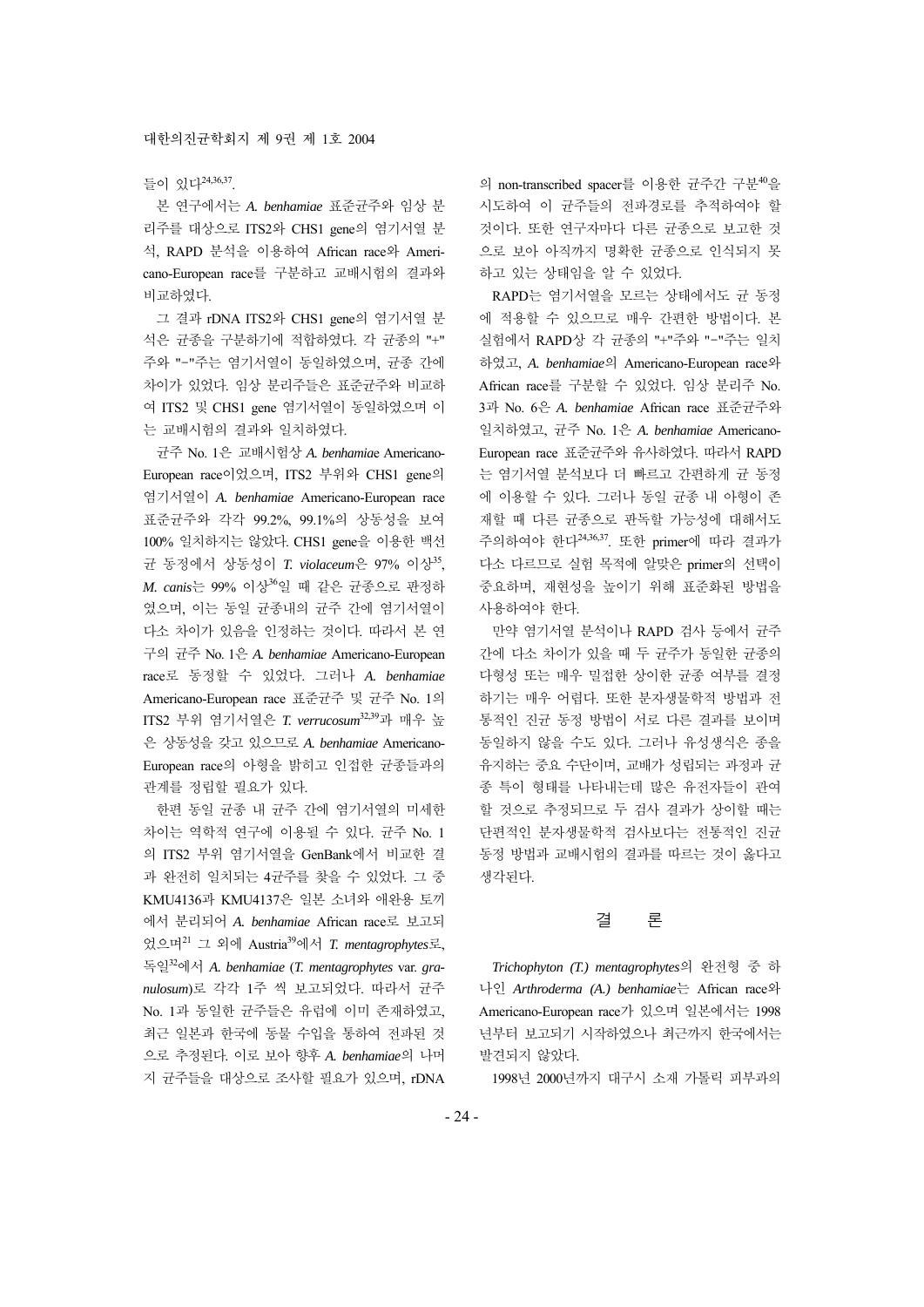원에서 분리된 1,059주의 *T. mentagrophytes* 중에서 솜털양 분말상 백색 집락과 현미경하에서 풍부한 곤 봉상 소분생자를 보이는 12주에 대하여 진균배양 검사, 교배시험 및 분자생물학적 검사를 실시하였다. 교배시험은 염류가 첨가된 1/10 Sabouraud 희석배지 상에서 tester 주인 *A. vanbreuseghemii* "+"주 RV 27960 및 "-"주 RV 27961, *A. venhamiae* Africa race "+"주 RV 30000 및 "-"주 RV 30001, *A. benhamiae* Americano-European race "+"주 RV 26678 및 "-"주 RV 26680으로써 행하였다. 분자생물학적 방법으로 ribosomal DNA의 internal transcribed spacer 2 (ITS2) 부위와 chitin synthase 1 (CHS1)의 염기서열 분석, Random primer OPAO-15 (5'-GAA GGC TCC C-3')를 이용한 random amplified DNA polymorphism (RAPD) 을 시행하였다.

1. 교배시험 결과 *T. mentagrophytes* 12주 중 *A. benhamiae*는 6주 (Americano-European race "-" 1주, African race "+" 5주)였고, *A. vanbreuseghemii*가 4주, 나머지 2주는 미동정균이었다.

2. *A. benhamiae* 분리주는 집락의 가장자리가 방사 선상으로 불규칙하였고, 백색의 솜털양 분말상 표면 에 백색 또는 황갈색 이면을 보였으며, 현미경 하에 서 눈물방울 내지 곤봉상 소분생자가 풍부하였다.

3. *A. benhamiae*에 의한 증례는 1998년부터 발생했 으며, 대부분이 10대 이하의 소아였고, 모두 토끼를 기르거나 접촉한 병력이 있었으며, 병소가 노출부에 호발했다.

4. *A. benhamiae* African race와 *A. benhamiae* Americano-European race는 ribosomal DNA의 ITS2 부위 와 chitin synthase 1 gene (CHS1)의 염기서열 분석 및 RAPD 검사상 명확하게 구분이 되었다.

5. 균주 No. 2, 3, 4, 5, 6은 *A. benhamiae* African race와 ITS2 부위의 염기서열이 100% (354/354) 일 치하였다. 균주 No. 3와 6은 CHS1 부위의 염기서열 도 100% (316/316) 일치하였으며, RAPD 검사상 동 일하였다.

6. 균주 No. 1은 *A. benhamiae* Americano-European race와 ITS2 부위의 염기서열이 99.2% (351/354) 일 치하였고, CHS1 부위의 염기서열이 99.1% (313/316) 일치하였으며, RAPD 검사상 유사하였다.

7. ITS2와 CHS1 gene 염기서열 분석 및 RAPD의

결과는 교배시험의 결과와 일치하였다.

이상으로 토끼와 관련된 사람의 백선 병소에서 분 리하여 교배시험 및 분자생물학적 방법으로 동정 한 *A. benhamiae* Americano- European race "-" 1주와 *A. benhamiae* African race "+" 5주, 총 6주를 국내 최 초로 보고한다.

참 고 문 헌

- 1. Rippon JW. Medical mycology. 2nd ed. Philadelphia: WB Saunders Co, 1982; 154-229
- 2. Emmons CW. Dermatophytes. Natural grouping based on the form of the spores and accessory organs. Arch Derm Syph 1934; 30: 337-362
- 3. Stockdale PM, MacKenzie DWR, Austwick PKC. *Arthroderma simii* sp. nov., the perfect state of *Trichophyton simii* (Pinoy) comb. nov. Sabouraudia 1965; 4: 112-123
- 4. Ajello L, Cheng SL. The perfect state of *Trichophyton mentagrophytes*. Sabouraudia 1967; 5: 230- 234
- 5. Takashio M. Is Arthroderma benhamiae the perfect state of *Trichophyton mentagrophytes*? Sabouraudia 1972b; 10: 122-127
- 6. 廣永正紀, 渡邊昌平. *Arthroderma*-*Trechophyton* 屬菌의 生物學的硏究 (日文). Jpn J Med Mycol 1977; 18: 161-168
- 7. 김정원, 노병인, 허원. 피부진균증의 임상적 및 균학적 관찰. 대피지 1973; 11: 139-149
- 8. 임경진, 김진혁, 신실. 피부사상균증의 임상적 및 균학적 조사연구. 대피지 1978; 16: 435-442
- 9. 서순봉, 김상원. *Trichophyton mentagrophytes*의 완전형과 그 감염증. 대피지 1984; 22: 610-618
- 10. 서순봉. 우리나라의 피부사상균증과 원인균의 변천. 의진균지 1996; 1: 1-10
- 11. 문현주, 이지범, 김성진, 이승철, 원영호. 피부진 균증의 임상 및 균학적 관찰 (1991-2000). 의진 균지 2002; 7: 78-85
- 12. 이헌준, 전무형, 김교준, 최원필. 실험쥐의 백선 균증에 관한 연구. 한국수의공중보건학회지 1984; 8: 37-40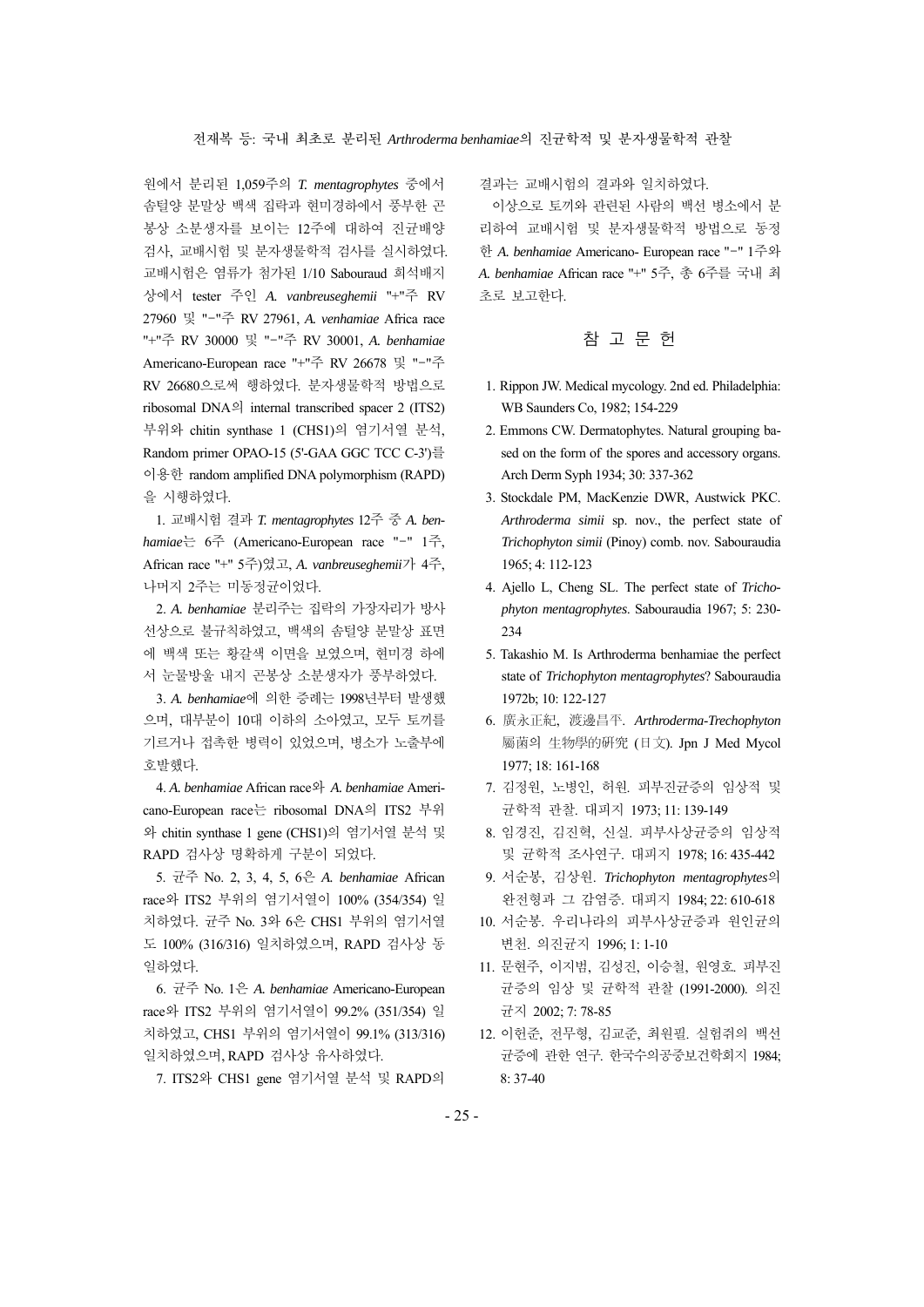#### 대한의진균학회지 제 9권 제 1호 2004

- 13. 이헌준, 전무형, 김교준, 최원필. *Trichophyton mentagrophytes*에 기인된 돼지 피부사상균증에 관한 연구. 대한수의공중보건학회지 1986; 10: 21-25
- 14. 최원필. 물범 및 코끼리의 백선균증에 관한 연 구. 대한수의학회지 1981; 21: 113-116
- 15. 최원필. 묘 (猫)의 백선균증에 관한 연구. 경북 대학교 논문집 1979; 28: 337-339
- 16. 이헌준, 최원필, 전무형. 실험용 설치류의 피부 사상균 보균실태와 albino rat에서 분리한 *Trichophyton mentagrophytes*의 완전형. 대한수의학 회지 1990; 30: 59-64
- 17. 최원필, 주진숙. 토끼에서 집단 발생한 ringworm 에 관한 연구. 한국수의공중보건학회지 1997; 21: 391-394
- 18. 이정주, 신동주, 김도원, 전재복. 시장에서 관매 되고 있는 토끼의 백선균 보균 실태. 대한의진 균학회 제7차 학술대회 초록 2000; 28
- 19. 전재복, 이정주, 최종수, 방용준, 서순봉. 시중에 서 판매되고 있는 토끼에서 분리한 *Trichophyton mentagrophytes*의 교배형. 대한의진균학회 제8차 학술대회 초록 2001; 21
- 20. Kano R, Nakamura Y, Yasuda K, et al. The first isolation of *Arthroderma benhamiae* in Japan. Microbiol Immunol 1999; 42: 575-578
- 21. Kawasaki M, Aso M, Inoue T, et al. Two cases of tinea coporis by infection from a rabbit with *Arthroderma benhamiae*. Jpn J Med Mycol 2000; 41: 263- 267
- 22. Takashio M. The perfect states of dermatohytes and the reclassification of *Trichophyton mentagrophytes* on the basis of its perfect states. Nishinihon J Dermatol 1976; 38: 703-728
- 23. White TJ, Burns T, Lee S, Talyer J. Amplification and direct sequencing of fungal ribosomal RNA genes for phylogenetics. In PCR protocols: A guide to methods and application. Innis MA, Gelfand DH, Sninsky JJ, White TJ. (eds.). San Diego; Academic Press, 1990: 315-322
- 24. Kim JA, Takahashi Y, Tanaka R, et al. Identification and subtyping of *Trichophyton mentagrophytes* by

random amplified polymorphic DNA. Mycoses 2001; 44: 157-165

- 25. Hironnaga M, Wstanabe S. Mating behavior of 334 Japanase isolates of *Trichophyton mentagrophytes* in relation to their ecological status. Mycologia 1980; 72: 1157-1170
- 26. Hejtmanek M, Hejtmankova N. Teleomorphs and mating types in *Trichophyton mentagrophytes* complex Acta Univ Palacki Olomuc Fac Med 1989; 123: 11-33
- 27. 김상원, 장효찬. 토끼에서 전염된 *Trichophyton mentagrophytes* 감염증과 그 균학적 성상. 의진 균지 1999; 4: 117-123
- 28. 박진우, 경명수, 김경수 등. 토끼에서 전염된 피 부사상균증의 가족 감염례. 의진균지 1999; 4 부록 1: 31
- 29. 임숙희, 허동, 박현정, 백승철, 변대규. 토끼에서 전염된 피부사상균에 의한 인체감염증의 임상 및 진균학적 분석. 의진균지 2000; 5: 160-166
- 30. Makimura K, Mochizuki T, Hasegawa A, et al. Phylogenetic classification of *Trichophyton mentagrophytes* complex strains based on DNA sequences of nuclear ribosomal internal transcribed spacer 1 regions. J Clin Microbiol 1998; 36: 2629-2633
- 31. Makimura K, Tamura Y, Mochizuki T, et al. Phylogenetic classification and species identification of dermatophyte strains based on DNA sequences of nuclear ribosomal internal transcribed spacer 1 regions. J Clin Microbiol 1999; 37: 920-924
- 32. Graser Y, El Fari M, Vilgalys R, et al. Phylogeny and taxonomy of the family Arthrodermataceae (dermatophytes) using sequence analysis of the ribosomal ITS region. Med Mycol 1999; 37: 105-1014
- 33. Summerbell RC, Haugland RA, Li A, Gupta AK. rRNA gene internal transcribed spacer 1 and 2 sequences of asexual, anthropophilic dermatophytes related to *Trichophyton rubrum*. J Clin Microbiol 1999; 37: 4005-4011
- 34. Kano R, Nakamura Y, Watary T, et al. Phylogenetic analysis of 8 dermatophyte species using chitin synthase 1 gene sequences. Mycoses 1997; 40: 411-414